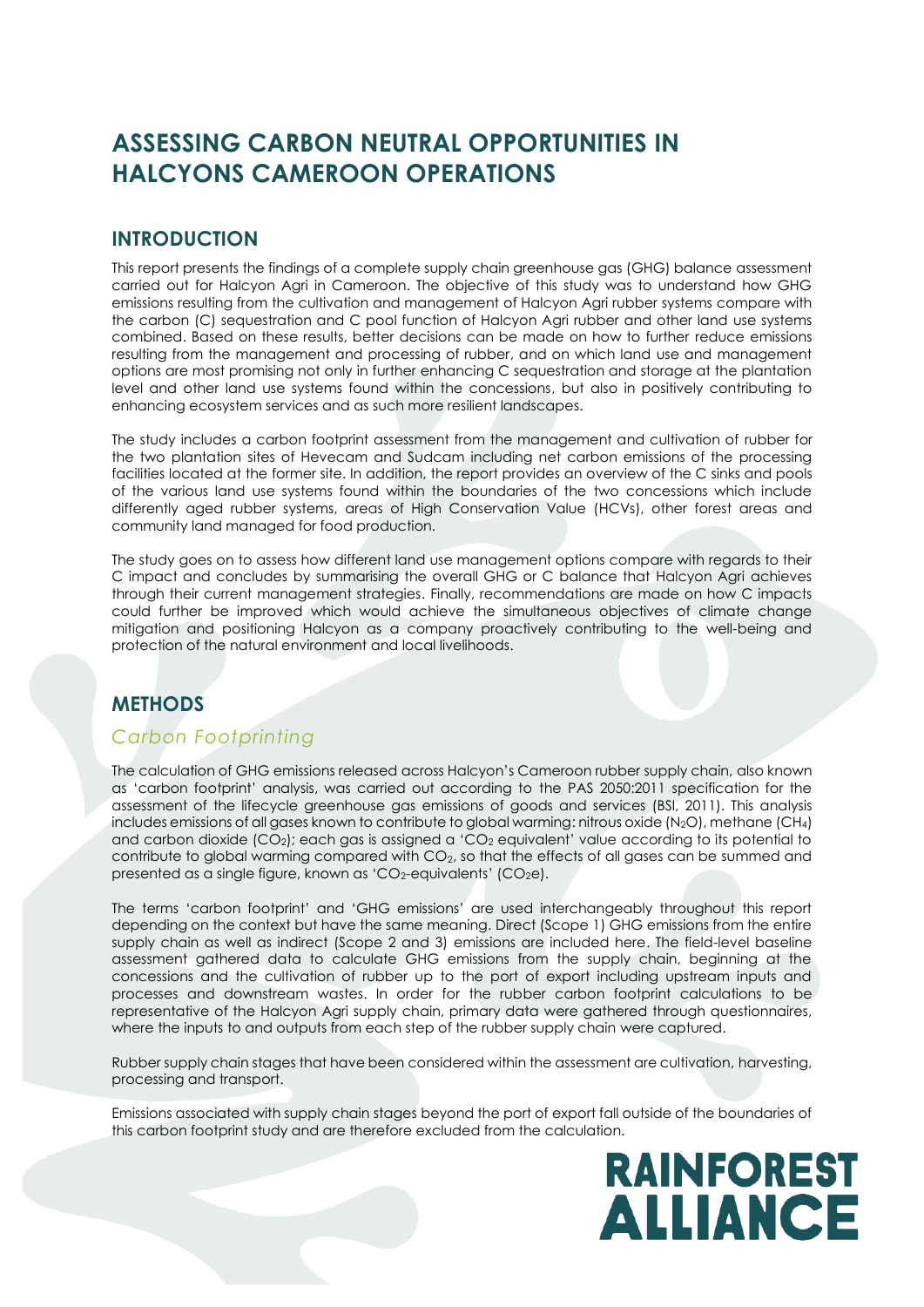

Emissions associated with the cultivation of rubber were calculated using the Cool Farm Tool (CFT). The tool is applicable to all countries in the various regions across the globe. CFT is non-crop-specific but the scope is limited to the parameters that can be selected within it. These are laid out in the table below:

#### **Table 1: Scope for carbon footprint calculations**

| Scope definition                                                                                                                                                                                                                       | Eligible scope under CFT                                                                                                                                                                                                                                                                                  |  |  |  |
|----------------------------------------------------------------------------------------------------------------------------------------------------------------------------------------------------------------------------------------|-----------------------------------------------------------------------------------------------------------------------------------------------------------------------------------------------------------------------------------------------------------------------------------------------------------|--|--|--|
| Scope 1<br>Direct emissions and emission removals within the<br>farm boundary or which are owned or controlled<br>by the farmer                                                                                                        | Fuel and energy use (on farm and<br>$\bullet$<br>contracted)<br>Soil management practices<br>Incorporated crop residues<br>$\bullet$<br>Fertility and biomass inputs<br>$\bullet$<br>Land use changes<br>$\bullet$<br>Carbon sequestration by woodland<br>$\bullet$<br>Waste and waste water<br>$\bullet$ |  |  |  |
| Scope 2<br>Emissions associated with the generation of<br>purchased electricity used on the farm                                                                                                                                       | Electricity production<br>$\bullet$                                                                                                                                                                                                                                                                       |  |  |  |
| Scope 3<br>Indirect emissions associated with the production,<br>processing, distribution of inputs in to the farming<br>systems. This also includes embedded emissions in<br>machinery, building materials and farm<br>infrastructure | Production of fertilisers<br>$\bullet$<br>Primary processing<br>Primary distribution                                                                                                                                                                                                                      |  |  |  |

In addition to the CFT, processing emissions were estimated by using and already existing environmental impact assessment tool developed by TruCost<sup>1</sup> for Halcyon. Based on that, all electricity emissions were calculated according to Defra (2015) data for country specific grid electricity, which includes generation (Scope 2), and transmission and distribution losses and well-to-tank (Scope 3) phases. Land use change (LUC) emissions were also calculated separately by use of the carbon footprint tool CAFCA<sup>2</sup> which follows IPCC guidelines. LUC emissions are based on historic deforestation events that have occurred within the last 20 years and have been annualised over a 30-year period to align with the rotation length of the concession model.

# *Carbon Sequestration*

### *Rubber plantations*

Carbon sequestered within rubber plantations was calculated based on the estimated biomass development rates of rubber trees over a 30-year period.

For rubber trees, the level of carbon sequestered in above- and belowground biomass was calculated based on the allometric equation and a tree census for both concessions that included details on stocking density, height and diameter at breast height (DBH). For carbon stock estimation, we estimate the above ground biomass using the latest allometric pantropical tree model of Chave et al. (2014) which uses tree height, stem diameter and wood density as covariates. In order to estimate carbon content from the biomass, we assumed a 47.5% biomass to carbon conversion rate (Whittaker & Likens, 1973; Brown, 1997; Losi et al., 2003; Nasi et al., 2009).

<sup>2</sup> Noponen MRA (2012) Carbon and economic performance of coffee agroforestry systems in Costa Rica and Nicaragua.



<sup>1</sup> TruCost ESG Analysis (2019) Environmental Impact Assessment tool Hevea Connect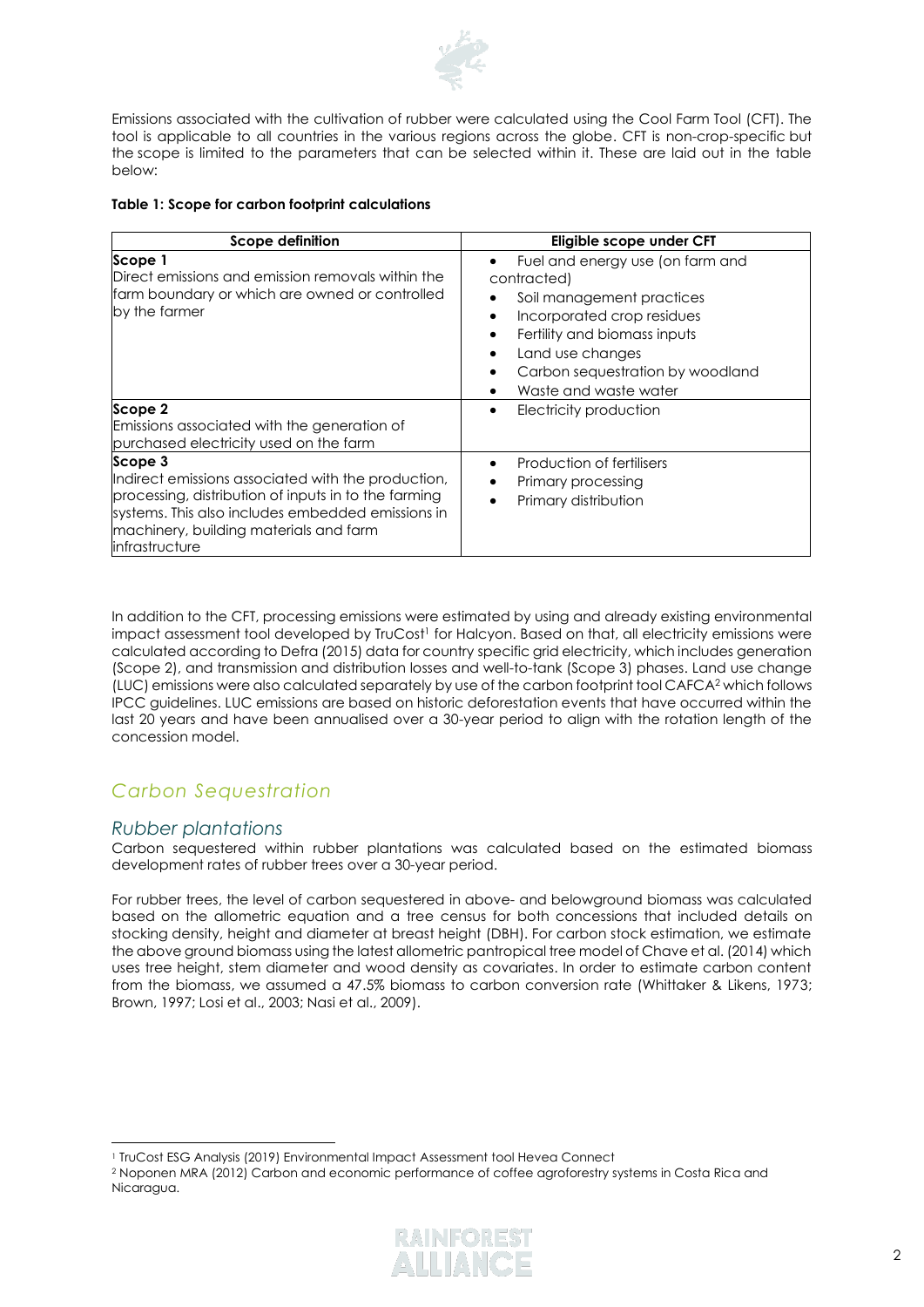



**Fig. 1 Annualised carbon stock development of rubber systems in Hevecam based on provided tree census and biomass calculated based on Chave et al. (2014).**



#### **Fig. 2 Annualised carbon stock development of rubber systems in Sudcam based on provided tree census and biomass calculated based on Chave et al. (2014).**

Based on this the biomass is estimated for each individual tree (including all stems for multi-stemmed trees) using the equation below:

$$
AGB\!=\!0.0673\!\!\times\!\!\left(\!\rho D^2H\right)^{\!0.976}
$$

Where AGB is aboveground dry biomass (in kg); ρ is wood density (in g/cm<sup>3</sup>) D is diameter at breast height (in cm) and H is the height (in metres).

The underground or belowground biomass (BGB) is usually computed using the assumption that, for each individual tree, BGB represents 20.5% of the above ground biomass (Mokany et al., 2006). Therefore, the total biomass of every tree will be 1.205 \* AGB.

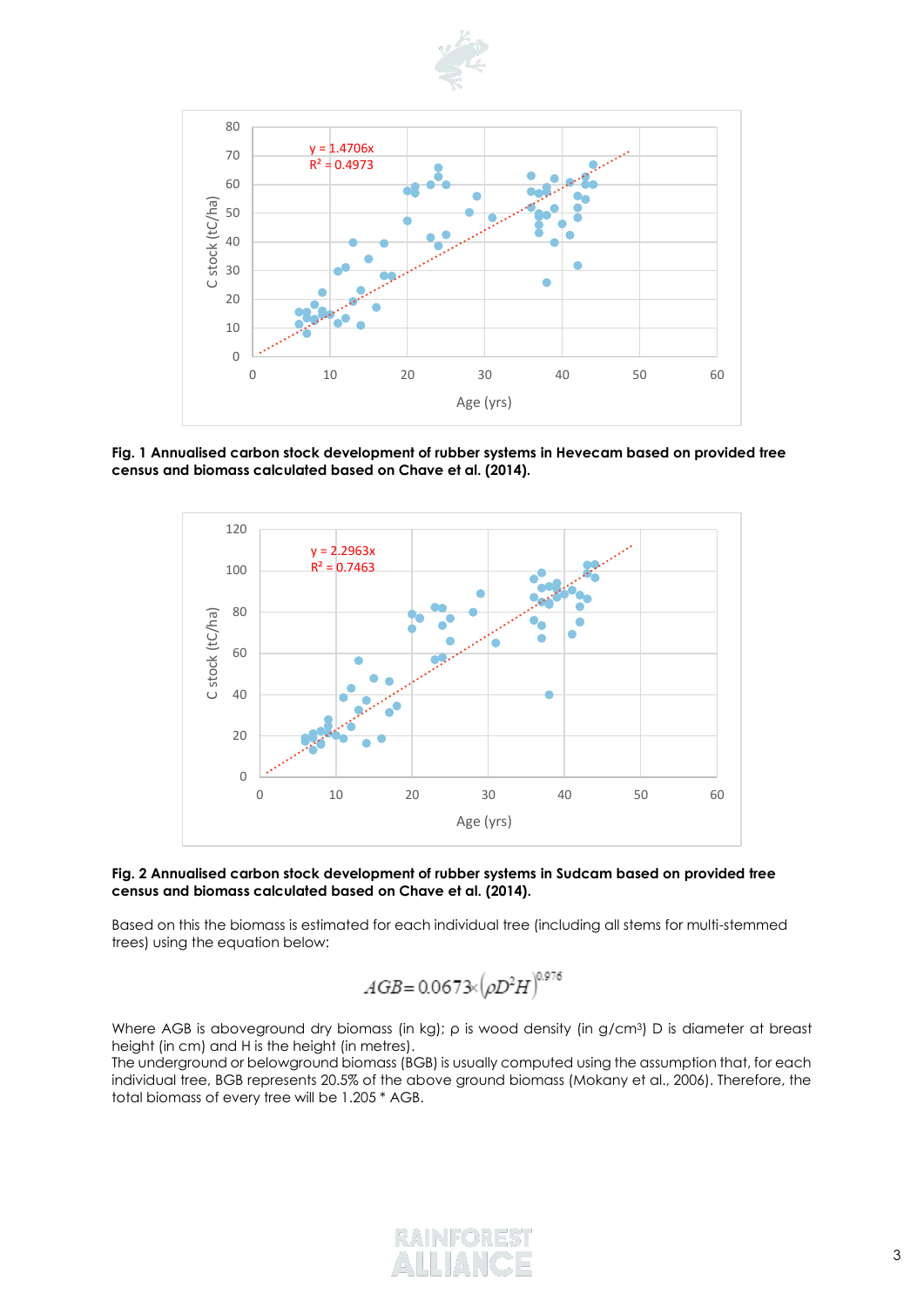

It is noted that Chave et al (2014<sup>3</sup> ) provides an allometric function for biomass estimates for trees in pantropic regions in general and is not specific to rubber. However, in reviewing the literature we found no applicable data for Cameroon but instead a series of studies that compared biomass stocks of differently aged rubber systems across the globe. Plotting the results of this study (Nizami et al. 2014<sup>4</sup> ) we achieved a similar C stock development curve  $(y = 2.6149x : r^2 = 0.95)$  to the one for Sudcam  $(y = 2.2963; r^2 = 0.95)$  $r^2$  = 0.75) which justifies its usage. Hevecam's C development curve is significantly lower as the plantation has on average much lower stocking densities per hectare than Sudcam (327 vs 480 trees/ha) and has not been managed as consistently in the past.

To account for differences in age structure and C sequestration rates of rubber plantations, C sequestration has been annualized over a 30-year rotation length. For the C assessment we have assumed a 'complete' rotation system; in Cameroon traditionally three rubber management regimes can be found: so-called managed, extended, and complete rotations (Egbe et al., 2012). Complete rotation entails clear-felling and replanting the entire plantation every 30 years; for managed rotation harvesting spans a five year period, with 33% of the plants cut at age 26 and 28 years, and the final fraction at the end of the cycle at 30 years with simultaneous replanting; for extended rotations half of the plantation is cut down and replanted at 30 years, and the other half 10 years later. These three regimes in rubber plantations were all found to have different carbon sequestration abilities and the impacts of switching Halcyon's current management system of complete rotation will be discussed as part of the LUC scenarios in the results section.

The C impacts of managing a rubber plantation according to a complete rotation system can be observed in Fig. 3. As highlighted by the read horizontal line, although C stocks naturally increase in aboveground C pools, over a longer time horizon ABG C stocks of plantations can be considered in a steady state. Similarly, soil organic carbon stocks (SOC) will eventually reach an equilibrium state determined by previous land use, time since that land use change has occurred and the current management system.



To account for C losses from the rubber system, tree extraction has been estimated based on an averaged replanting plan across the two concessions for the next 15 years. Replanted areas are assumed to have been clear felled at rotation age of 30 years. To account for potential C benefits that could arise from processing the timber into long lived timber products it has been assumed that 50% of the harvested biomass i.e. branches and leaves are left in the field; 43% provides woodfuel for dryer kilns and woodchip to replace rubber processing kerosene burners; 1% is considered unrecoverable waste; leaving 6% of biomass for processing into sawn timber for export.

### **Limitations and uncertainties**

The largest and most uncertain parts in the carbon assessment are tree biomass and avoided emissions reductions at the plot and landscape level. In the absence of field research this study relied on secondary sources for information about C stocks and uncertainties in estimates at different levels was often unavailable. In addition, although soil C stocks pose a significant C pool, these have not been taken into account in this study due to the high variability of soil C stocks and their development under differing land use systems after land use change.

<sup>4</sup> Nizami SM, Yiping Z, Liqing S, Zhao W,Zhang X (2014) Managing Carbon Sinks in Rubber(Hevea brasilensis) Plantation by Changing Rotation length in SW China. PLoS ONE 9(12).



<sup>&</sup>lt;sup>3</sup>Chave et al. (2014) Improved allometric models to estimate the aboveground biomass of tropical trees. Global Change Biology 20 (10).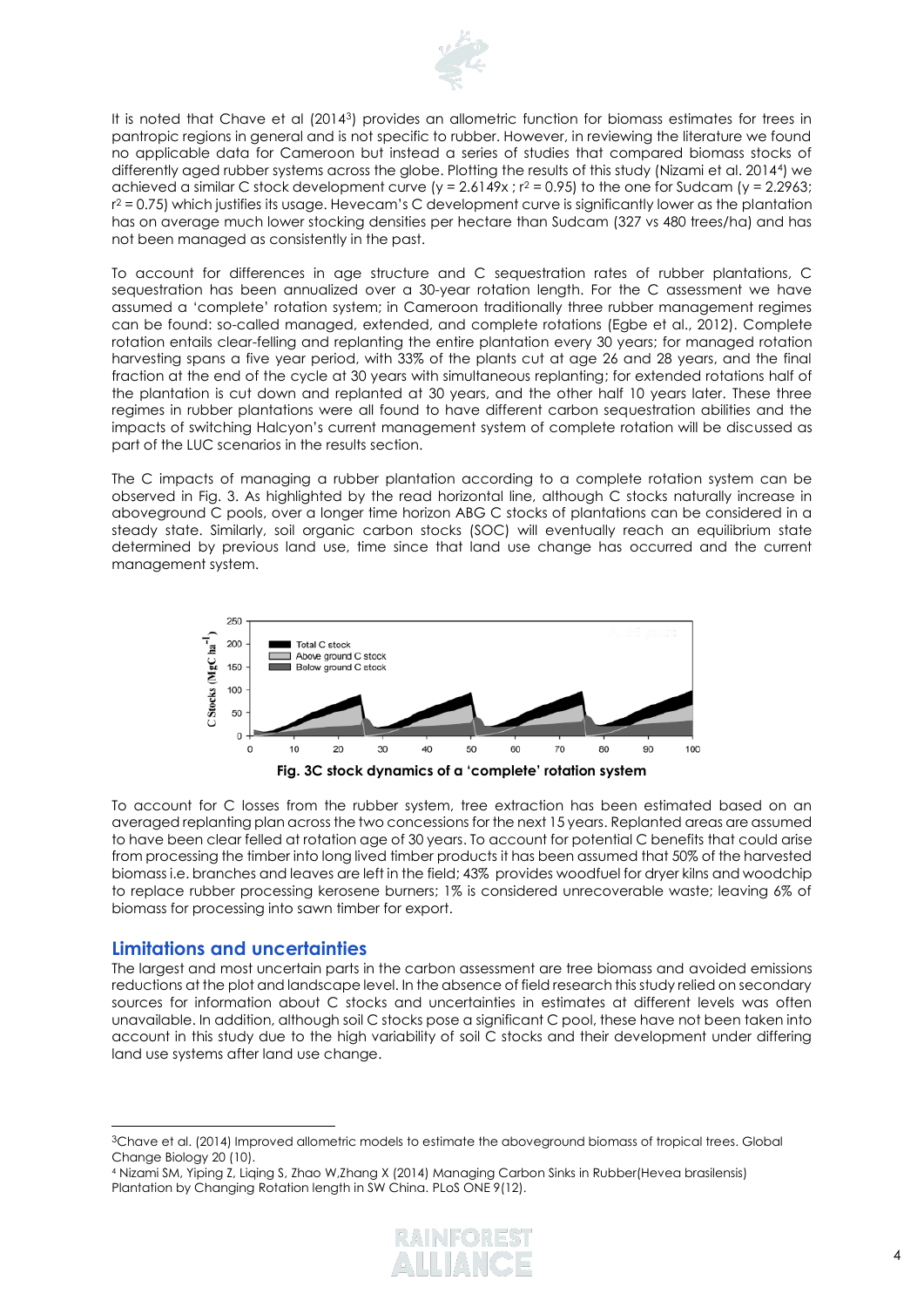

# *Protected Forest Areas – HCVs and other forests*

To calculate avoided emission reductions, the USAID AFOLU Carbon Calculator Tool<sup>5</sup> was used to estimate emissions impacts from protecting forests, which include avoided emissions from deforestation, sequestered emissions in forest areas that would have been deforested under the business-as-usual scenario ("foregone sequestration"), and avoided mineral soil emissions from conversion of forest to cropland.

Model calculations are based on data such as deforestation rate, soil carbon content, and peat bulk density for Cameroon East. The estimates are based on the assumption that no further forested area would be deforested or degraded into the future and full protection and conservation of existing forests is guaranteed. Leakage, the impact of avoided deforestation leading to deforestation occurring elsewhere as a result of this activity have not been taken into account.

Values used to calculate avoided deforestation for Sudcam and Hevecam respectively have been identified either based on comprehensive literature review or are default values provided by the model and are as follows:

- Deforestation rates without concession protection: 1.03<sup>6</sup>%/yr and 0.25<sup>7</sup>%/yr
- Annual forest growth for forest < 20 years: 4.63<sup>6</sup> tC/ha and 4.7<sup>6</sup> tC/ha
- Annual forest growth for forest > 20 years: 1.43<sup>6</sup> tC/ha and 1.46<sup>6</sup> tC/ha
- Soil carbon stock: 43.22<sup>6</sup> tC/ha and 44.7<sup>6</sup> tC/ha
- Forest carbon stock: 269<sup>8</sup> tC/ha and 171<sup>9</sup> tC/ha.

### *Modelling land use scenario options*

To assess the C impacts of various land use options that Halcyon might want to consider as part of their quest to achieve positive climate and wider landscape and ecosystem impacts, the USAID AFOLU carbon assessment tool was used to estimate C outcomes.

# **RESULTS CARBON FOOTPRINTS**

The overall carbon footprint (CF) for Hevecam is estimated at 96,632 tCO<sub>2</sub>e per year (26,330 tC/yr) which equates to 4.45 tCO<sub>2</sub>e/ha/yr (1.21 tC/ha/yr) across the land use systems that are associated with the production of rubber (around 21,725 ha in total) or around 3.42 tCO<sub>2</sub>e/tonne of rubber/yr. Around 80% of the total area CF are made up of LUC emissions, due to the conversion of forest areas to rubber (Fig 4.).

Excluding the LUC emissions to better understand management impacts, the major emission hotspots (Fig. 5) in Hevecam are associated with nutrient management, fertilizer application and production, which account for over 80% of the entire footprint at Hevecam.

There are currently a mix of productive (mature) and unproductive (immature) systems in operation with various areas being renewed and others coming into production gradually over the next year so it is difficult to estimate with certainty how the overall CF (excluding LUC emissions) will develop. However, based on the current understanding of the rubber systems (age of immature systems and replanting schedule) we estimate the total area CF to increase by around 35 - 40% per annum.

<sup>9</sup> Zapfack et al. (2013) Deforestation and Carbon Stocks in the Surroundings of Lobéké National Park (Cameroon) in the Congo Basin. Environment and Natural Resources Research; Vol. 3 (2).



<sup>5</sup> http://www.afolucarbon.org/

<sup>6</sup> Saatchi et al. (2013) Benchmark map of forest carbon stocks in tropical regions across three continents. PNAS 108 <sup>7</sup> USAID AFOLU tool default value for region

<sup>8</sup> Saatchi et al. (2013) Benchmark map of forest carbon stocks in tropical regions across three continents. PNAS 108 (24); Gonmadje et al. (2017) Altitudinal filtering of large-tree species explains above-ground biomass variation in an Atlantic Central African rain forest. Journal of Tropical Ecology 33(2)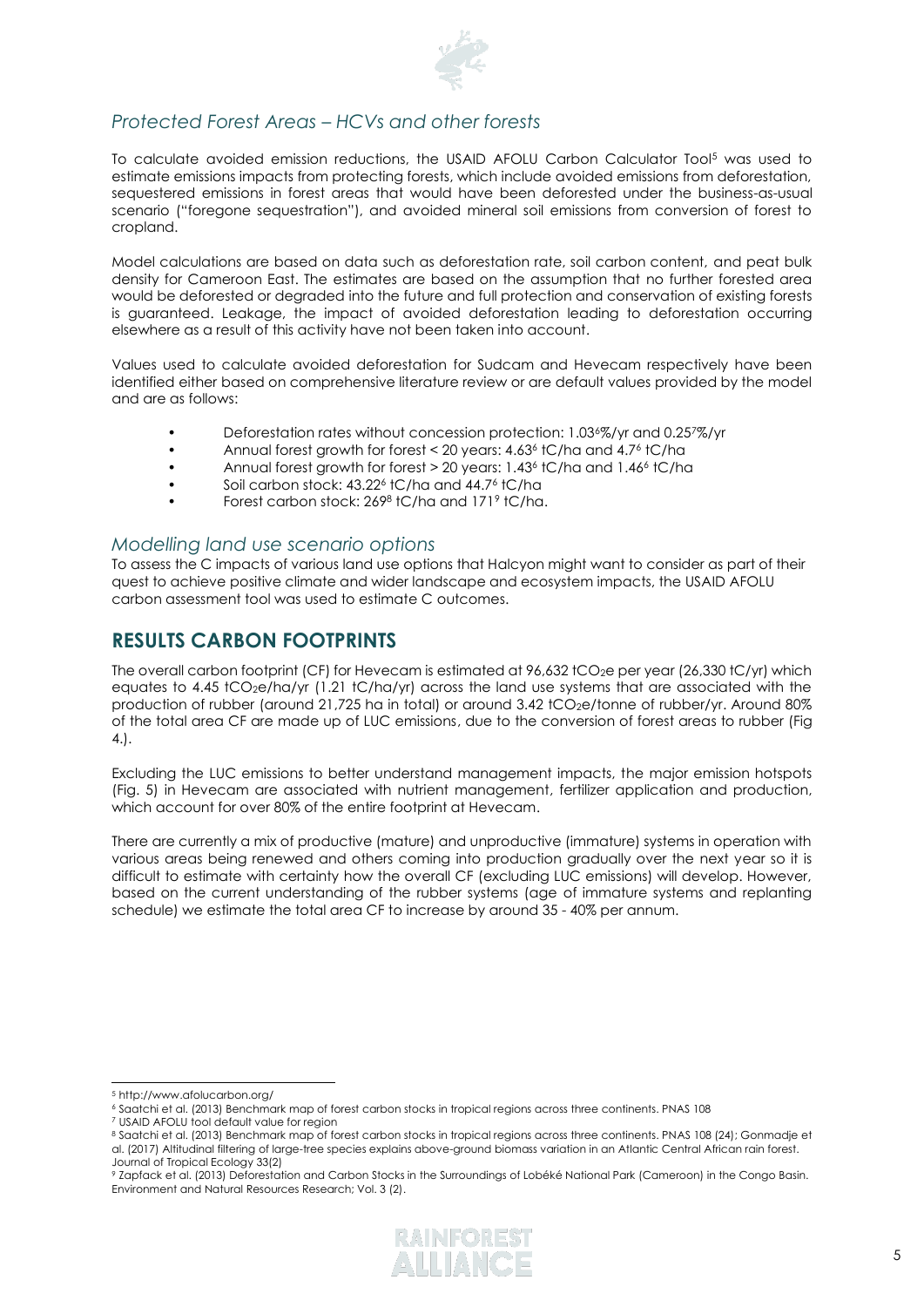



Fig. 4 Percentage breakdown of total Hevecam rubber plantation CF including LUC (tCO<sub>2</sub>e/yr)



Fig. 5 Percentage breakdown of total Hevecam rubber plantation CF without LUC (tCO<sub>2</sub>e/yr)

As can be observed from figure 5 which shows the emission hotspots without LUC emissions (i.e. emissions sources that can be reduced subject to improved management and efficiency), transport, crop protection, residue management and processing all have a comparatively low contribution to the overall CF. This means any changes that lead to potential improvements in those emission hotspots would have a relatively low impact on the overall CF at its current level. For example, improving processing through switching to a 100% renewable energy mix could lead to a reduction of maximum 5% of the overall CF at its current level. The largest sources of emissions in Hevecam relate to fertiliser and soil management, contributing together over 80% of the CF when LUC is excluded (Fig. 5).

For Sudcam, the overall CF is estimated at 413,883 tCO<sub>2</sub>e per year (112,775 tC/yr) which equates to 41.90 tCO2e/ha/yr (11.42 tC/ha/yr) across the land use systems that are associated with the production of rubber (around 9,877 ha in total) or around 43.69 tCO<sub>2</sub>e/tonne of rubber/yr. 98% of the total footprint are made up of LUC emission alone (Fig. 6).

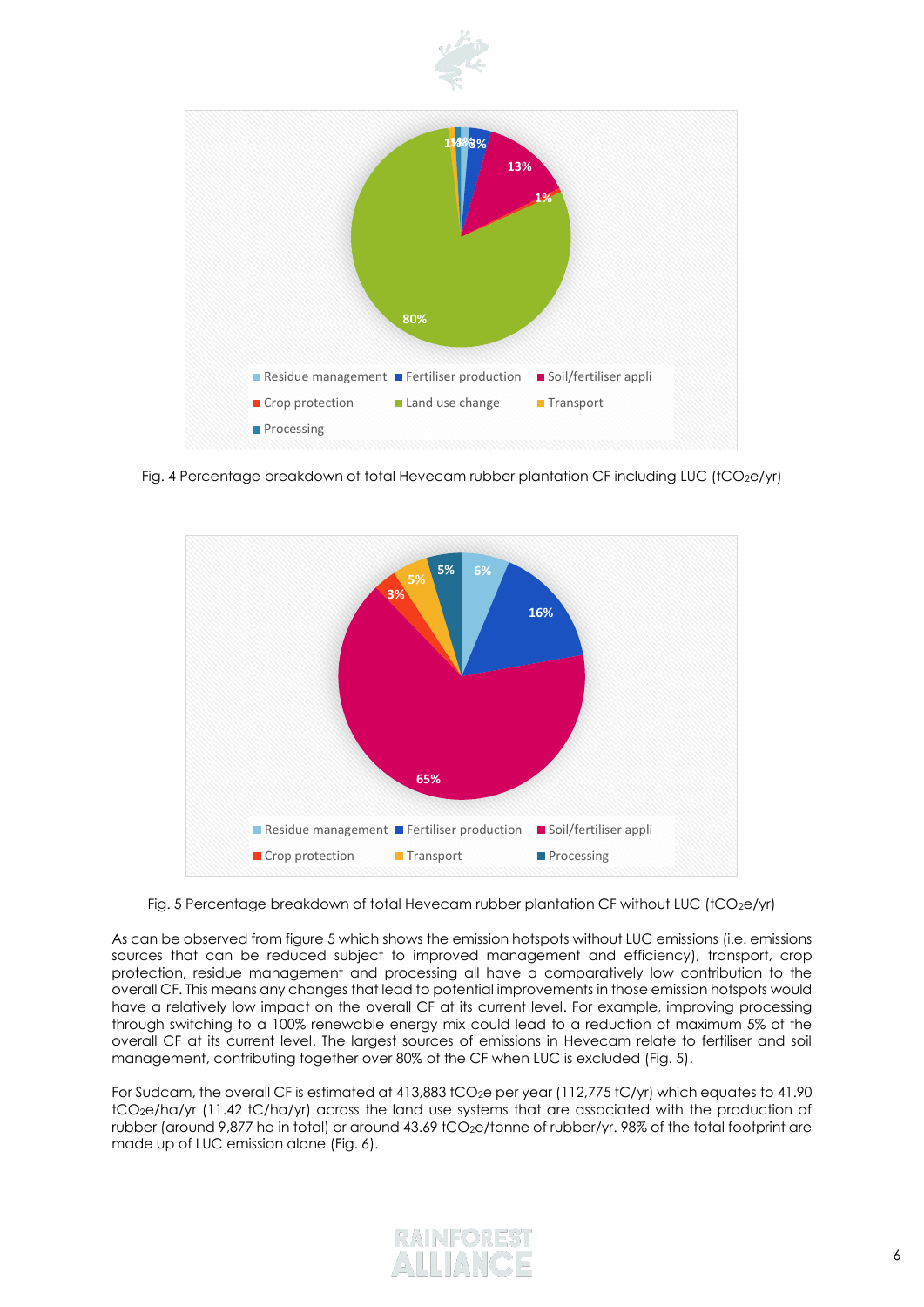

Fig. 6 Percentage breakdown of total Sudcam rubber plantation CF including LUC (tCO<sub>2</sub>e/yr)

Again, excluding the LUC emissions to better understand management impacts, the major emission hotspots in Sudcam (Fig. 7) are associated with fertiliser and soil management, which account for over 80% of the total CF.

Similar to Hevecam, there are currently a mix of productive (mature) and unproductive (immature) systems in operation with various areas being renewed and others coming into production gradually over the next year. As such, it is difficult to estimate with certainty how the overall CF will develop over time, but based on the current understanding of the rubber systems in Sudcam (age of immature systems and replanting schedule) we estimate the total area CF to increase significantly, due to over 90% of rubber plantations currently being unproductive. Conversely, the per tonne of rubber footprint will reduce once production increases with systems coming into production and maturing as emissions per unit yield will decrease assuming that management inputs remain the same.



Fig. 7 Percentage breakdown of total Sudcam rubber plantation CF without LUC (tCO<sub>2</sub>e/yr)

Similar to the results in Hevecam, transport, crop protection, residue management and processing transport contribute together less than 20% of the overall CF and as such any changes to these elements would create a smaller impact on the overall CF at its current level.

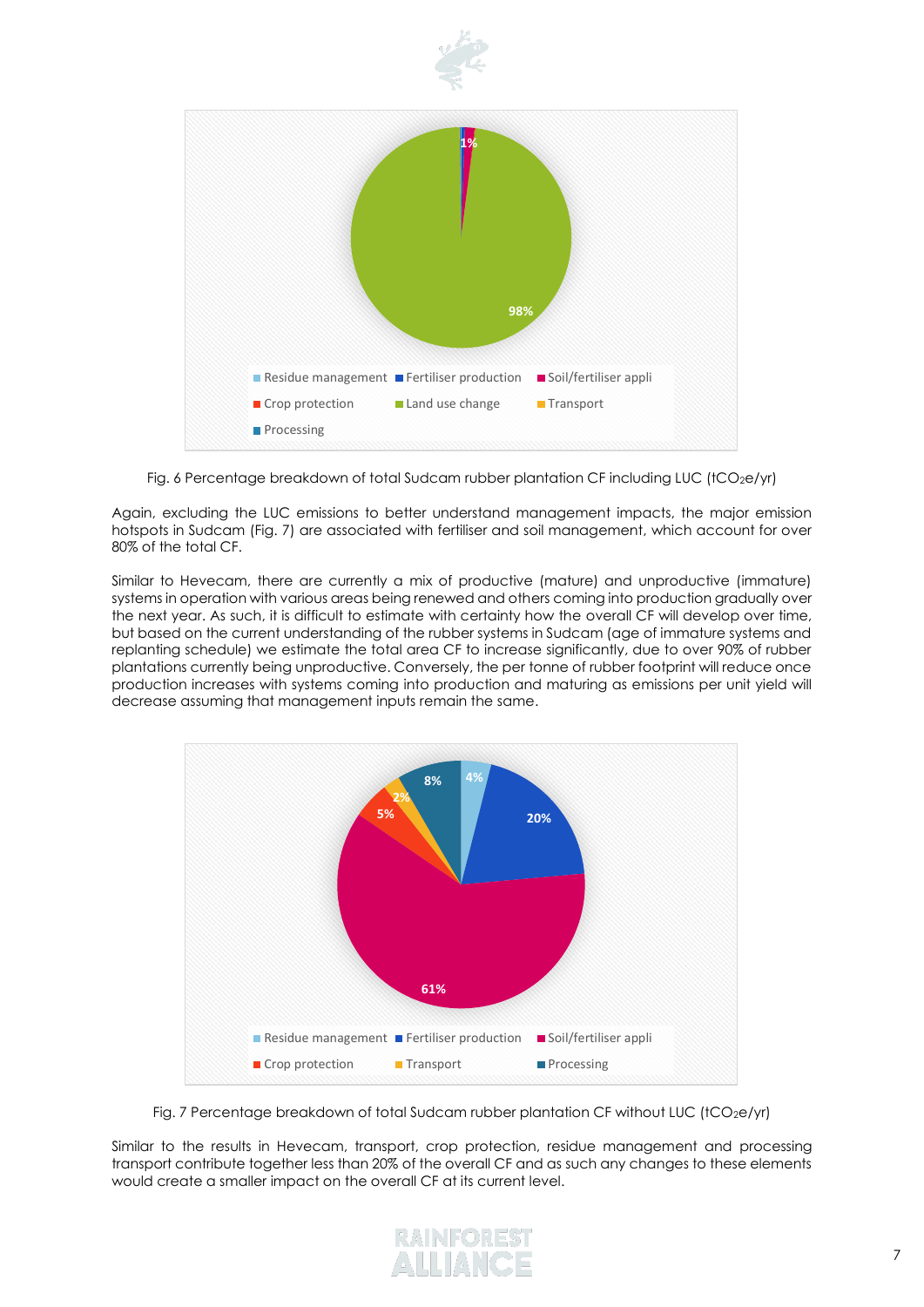

# **RESULTS CARBON STOCKS AND SEQUESTRATION**

In Hevecam the highest C stocks were found in the mature rubber plantations and within the protected HCV area, with between 41.84 – 125.25 tC/ha (due to the varying age structure) and 200 tC/ha respectively. Table 1 outlines the current total average C stocks that were estimated for the various land use systems in Hevecam including an annual sequestration rate as calculated based on the methods outlined above.

| Land use type   | Area (ha) | Average total C (tC) | C sequestered $(tC/yr)$ |
|-----------------|-----------|----------------------|-------------------------|
| Immature 1      | 6.271     | 73,655               | 9.219                   |
| Immature 2      | 2.562     | 30,146               | 3.767                   |
| <b>Mature 1</b> | 12.756    | 1,067,448            | 18,752                  |
| <b>HCV</b>      | 16,158    | 2.762.933            | $\bigcap^*$             |
| Mixed (forests) | 9.053     | 1,593,147            | 9.958                   |

#### **Table 1: Current C stocks and sequestration rates for the different land use types in Hevecam**

\*Assumed to be in a steady state

In Sudcam the highest total C stocks were found in the immature rubber plantations and within the mixed forest areas with stocks between 5.22 – 18.27 tC/ha and 169.26 – 182.7 tC/ha respectively. Table 2 outlines the current total average C stocks that were estimated for the various land use systems in Sudcam including and annual sequestration rate as calculated based on the methods outlined above.

|  | Table 2: Current C stocks and sequestration rates for the different land use types in Sudcam |  |  |
|--|----------------------------------------------------------------------------------------------|--|--|

| Land use type   | Area (ha) | Average total C (tC) | C sequestered $(tC/yr)$ |
|-----------------|-----------|----------------------|-------------------------|
| Immature        | 8,850     | 103,943              | 20,267                  |
| Mature          | 918       | 16.772               | 2.102                   |
| <b>HCV</b>      | 3,504     | 942.576              |                         |
| Mixed (forests) | 31,093    | 5,471,746            | 43,530                  |

# **RESULTS AVOIDED LAND USE CHANGE EMISSIONS**

A major benefit is created, both in terms of ecosystem service provision and in climate mitigation potential, through protecting existing forest areas (mixed and HCVs) that account for a total of 59,808 ha across the two concessions.

Based on the methodology outlined above and assumed current deforestation rates for the regions, we estimate that the storage of 39,967 tCO<sub>2</sub>e (10,890 tC) and 242,468 tCO<sub>2</sub>e (66,068 tC) are being protected through avoided deforestation and forest degradation in Hevecam and Sudcam respectively (Table 3).

# **RESULTS GHG BALANCE**

Based on the results of the annual CF, C sequestration and avoided emissions, the following GHG balance of the concessions under investigation have been calculated (Table 3).

Overall both concessions present a positive GHG balance of 12,116 tCO<sub>2</sub>e (3,301 tC) and 10.773 tCO<sub>2</sub>e (2,936 tC) for Hevecam and Sudcam respectively (table 3). However, one should note that GHG benefits achieved through protecting existing C stocks in standing biomass and soil C depend heavily on current deforestation rates. That is to say, if deforestation rates are to decrease over time, the calculated GHG benefit of forest protection will drop accordingly. As the protected C stocks in forests create the biggest GHG benefit, the impact on avoided emissions reductions through a drop in anticipated deforestation rates would have a significant impact on the overall C balance of the concessions. For example, a drop in the regional deforestation rate for Sudcam from the current 1.03% to 0.93% would lead to a negative balance,  $-12,767$  tCO<sub>2</sub>e  $(-3,479$  tC), and as such a net emitter.

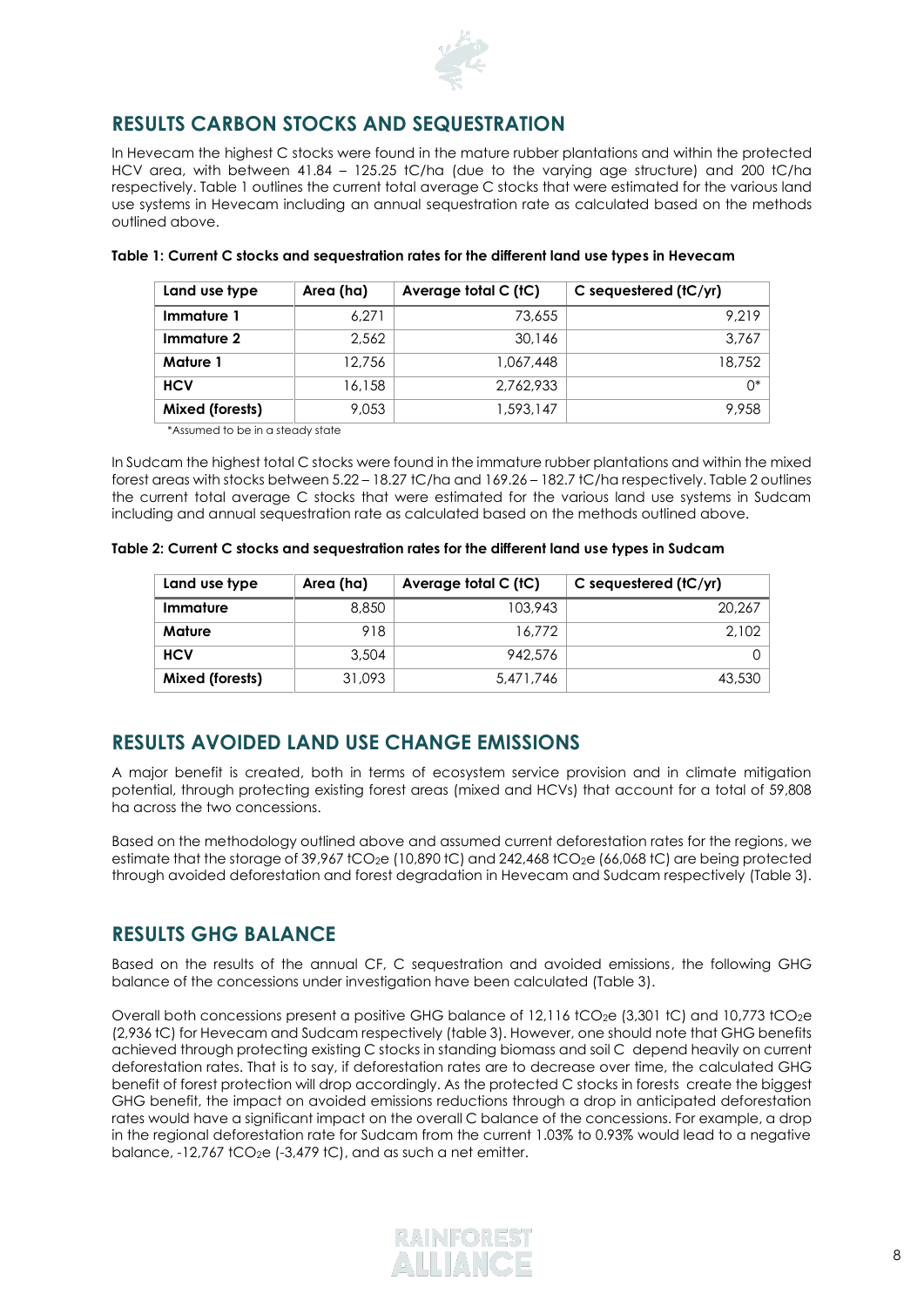

As part of their efforts to reduce GHG emissions, the Government of Cameroon, through its Nationally Determined Contribution (NDC), is committed to reducing emissions by 32% by 2035 from its projected baseline of 2010 emissions. The forest sector is therefore expected to contribute significantly towards this goal of the NDC via implementation of the Reduced Emissions from Deforestation and Forest Degradation mechanism (MINEPDED, 2017) and as such the above estimates and results need to be considered in this context i.e. deforestation rates and with that avoided emissions reductions are set to drop.

Nevertheless, this should not detract from the fact that protecting and conserving existing forests must be of utmost priority regardless of the estimated emissions reductions that are being achieved through avoiding further conversion.

Importantly however, rubber systems also play a crucial role in climate mitigation, by balancing out emissions from the cultivation and processing of rubber through sequestering C in biomass and soil. In Hevecam, C sequestration in rubber is around six times the value of the CF. Even including LUC emissions (the majority of the concession has been in production for over 40 years and as such only includes small areas that have been converted more recently), we estimate a net GHG balance of 19,843 tCO<sub>2</sub>e (5,407 tC) (table 3). It would be important to revisit this assessment however in the future when more areas have come into production and thus the area CF may have increased significantly.

In Sudcam, the C sequestration rate in rubber is about 10 times the value of the CF (table 3). However, due to the large CF caused by land use change associated with the production areas, the net GHG balance is significantly negative at -331,790 tCO<sub>2</sub>e (-90,406 tC) presenting a massive and continued emissions source.

|                                      | Hevecam |                   |       | Sudcam                |                |                   |         |                       |
|--------------------------------------|---------|-------------------|-------|-----------------------|----------------|-------------------|---------|-----------------------|
| <b>Results</b>                       | tC      | tCO <sub>2e</sub> | tC/ha | tCO <sub>2e</sub> /ha | $\mathsf{t}$ C | tCO <sub>2e</sub> | tC/ha   | tCO <sub>2</sub> e/ha |
| Total CF rubber production           | 5,315   | 19,506            | 0.24  | 0.90                  | 2,646          | 9,711             | 0.27    | 0.98                  |
| <b>Total GHGs LUC</b>                | 21,015  | 77,126            | 0.97  | 3.55                  | 110,129        | 404,172           | 11.15   | 40.92                 |
| Total CF rubber (production + LUC)   | 26,330  | 96,632            | 1.21  | 4.45                  | 112,775        | 413,883           | 11.42   | 41.90                 |
| Total C sequestered - rubber         | 31,737  | 116,475           | 1.47  | 5.39                  | 22,369         | 82,093            | 2.29    | 8.40                  |
| Total C sequestered - other          | 9,958   | 36,547            | 1.1   | 4.04                  | 43,530         | 159,756           | 1.4     | 5.14                  |
| Total C sequestered (rubber + other) | 41,695  | 153,022           |       |                       | 65,899         | 241,849           |         |                       |
| <b>Total GHGs avoided</b>            | 10,890  | 39,967            | 0.87  | 3.2                   | 66.068         | 242.468           | 4.58    | 16.8                  |
| Total GHG balance rubber system      | 5,407   | 19,843            | 0.25  | 0.91                  | $-90,406$      | $-331,790$        | $-9.15$ | $-33.59$              |
| Total C benefit forests              | 20,848  | 76,514            | 0.83  | 3.04                  | 109,598        | 402,224           | 3.17    | 11.63                 |
| Total C loss - timber extraction     | 22,954  | 84,241            | 1.06  | 3.88                  | 16,256         | 59.661            | 1.65    | 6.04                  |
| Total GHG balance concession         | 3,301   | 12,116            | 0.07  | 0.25                  | 2,936          | 10,773            | 0.07    | 0.24                  |

#### **Table 3 – GHG balance for the two concessions, Hevecam and Sudcam, Cameroon**

# **ASSESSING C NEUTRALITY OPTIONS**

The main objective of this study was to assess and define opportunities for achieving carbon neutrality within Halcyon's supply chain. The following sections are an overview of the components inherent to achieving C neutrality, core requirements that need to be met and alternatives that could be considered in the absence of meeting those criteria.

### *Carbon Offsetting*

Carbon offsetting is a way for individuals or entities such as companies to invest in activities to take responsibility for the carbon emissions caused by their own activities. The principle of carbon offsetting is simple: an emitter pays a separate entity to create a carbon benefit equivalent to the amount that they emit, to effectively neutralise the carbon impact of their activity.

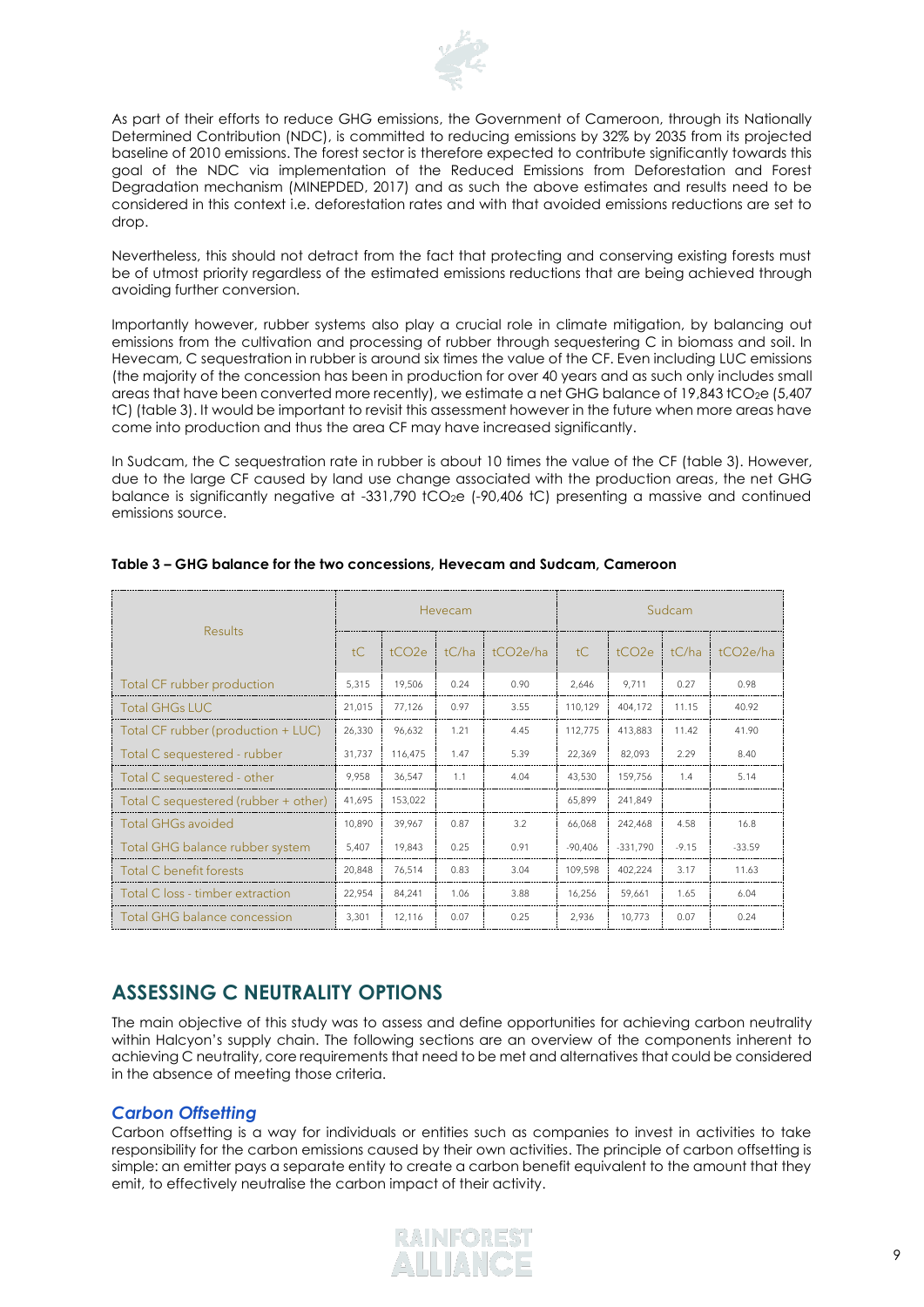There are three main steps to offset  $CO<sub>2</sub>$  emissions:

- Establish an emissions baseline by calculating a CF. This can be done for a whole organisation or for a specific activity or supply chain.
- Develop a C reduction strategy to reduce emissions by making activities more efficient or less carbon intensive
- Balance out (offset) remaining emissions through investing into activities outside your supply chain/stakeholder network that generate verified emission reductions (VERs).

For offsets to be accepted under a cap and trade system or against verified emissions targets or claims such as carbon neutrality, the emission reductions should be generated through projects verified and certified under specific programmes such as the Clean Development Mechanism or Verified Carbon Standard.

In addition, and important to note, for the assessment of the CF we followed the methodology outlined under PAS2050. However, while forest management activities are recognised to result in additional carbon storage in managed forests through the retention of forest biomass, this potential source of storage is not included in the scope of this PAS and as such would could not be third party verified claims.

### *C neutrality and third-party verification*

The various standards considered for carbon neutrality claims have different requirements and principles including around the recognition of different types of emission reductions (see Annex C for more detail). However, with most of these standards requiring third party validation and verification of claimed offsets, achieving and claiming carbon neutrality generally requires the purchase of VERs from carbon offset projects.

In addition, most standards currently do not allow accounting for avoided LUC in a supply chain carbon footprint and as such cannot be used to achieve carbon neutrality. This is further complicated by the fact that C standards have very rigorous definitions of how LUC needs to be accounted for, disqualifying any projects that have experienced LUC within their boundaries within the last 10 years.

Importantly, the main barrier to achieving the recognition of HCV and forest protection as verified emission reductions relates to the 'additionality' concept.

Within a specified project boundary, additionality is the most important determinant of a project's effectiveness in reducing greenhouse gas emissions into the atmosphere. The concept of additionality for carbon projects is enshrined in Articles 3.4, 6.1, and 12.5 of the Kyoto Protocol to ensure that real and measurable GHG emission reductions are achieved. In a forest carbon project, additionality shows net greenhouse gas emission savings or sequestration benefits over and above business-as-usual. To ascertain if a project is additional or not, certain elements of the project are assessed relative to a hypothetical baseline scenario in which there is no carbon offset market.

Project specific additionality tests are commonly based on a CDM additionality tool which evaluates whether the offset project is dependent on offset project revenue (investment test) or whether it has overcome significant implementation barriers (barrier test). Using the CDM additionality test as a basis, several iterations of the additionality test have been developed by organisations like VERRA and Climate Trust.

Assessment of the additionality of a possible carbon project in Halcyon's concession area was based on:

- Legal and regulatory test: This requires that the project is in regulatory surplus i.e. that it exceeds any existing legal requirements;
- Implementation barriers test: These include financial, technological, and socio-cultural barriers;
- Timing test: This looks at the time that the project was required to start and whether it started before hand;
- Common practice test: This requires that the technology or practice used by the project must not be in common use.

As part of the additionality assessment, credible alternative land use scenarios must be identified and subjected to the test that the proposed project is put through. Credible alternative land use scenarios to the proposed Halcyon project (HCV and forest protection) include the following:

• Rubber plantations

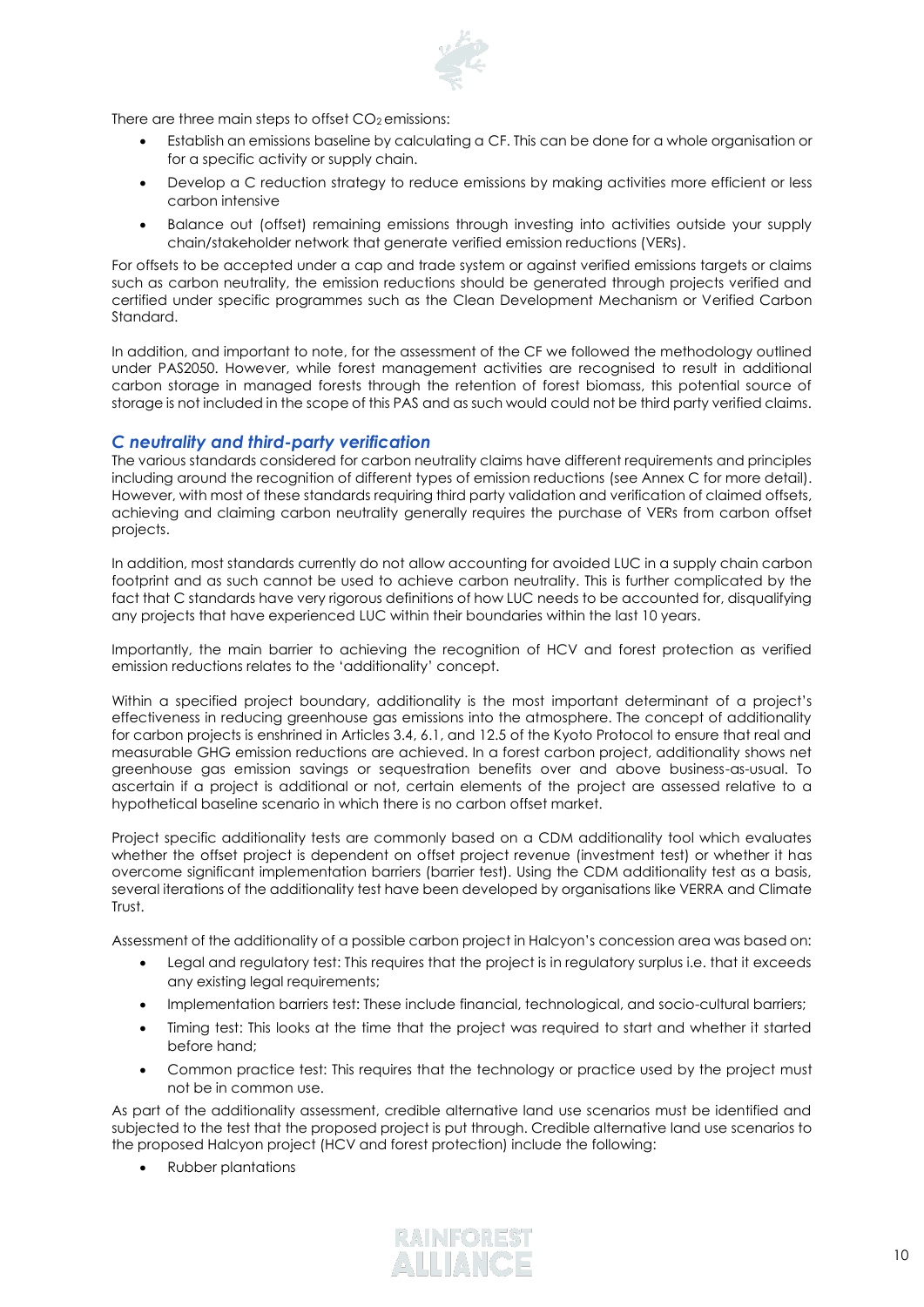

Land clearance by smallholders for food and housing.

With regards to the legal and regulatory test, all land use scenarios identified are following mandatory applicable legal and regulatory requirements. The project area falls within a logging concession which can be planted with rubber after a government approved private sector actor has removed all trees of economic value usually for timber. Alternative use of the land to support smallholder farming and for housing are also within government allowed land uses as well as using the land as a biodiversity corridor that will improve biological diversity. The latter alternative use is in line with Cameroon's efforts to reduce emissions from deforestation and forest degradation especially for SUDCAM which is close to the Dja Forest Reserve. There is currently no regulation for zero deforestation practices except for government incentives to encourage the practice by private sector. The proposed project is therefore not mandated by any law, policy, statute or regulatory framework. The project therefore passes the first step to be assessed for implementation barriers.

Based on the implementation barriers test, the project faces certain risks. As a concession granted by the government, there is a risk that a change in policies or laws can result in the re-possession of the concession area by the state for other land uses. Furthermore, given that management changes can take place in the company including change in priorities, there is a risk of lacking consensus on future management decisions (e.g., with respect to land-use) that will support conservation efforts aimed at avoiding emissions from land use change. Existing issues between the state, Halcyon and local communities around natural resources management decisions may further be exacerbated and increase the risk of social conflict among interest groups in the region where the project takes place and as such would be considered barriers to the additionality component of the project.

The project and its associated GHG reductions cannot be considered additional as the project involves an approach (i.e. avoid land use change) that is likely to be employed for reasons other than reducing GHG emissions such as biodiversity conservation, improving suitability of environment for rubber plantations, and lands left untouched due to unsuitability for rubber. GHG reduction needs to be a decisive reason for the project. As part of the tests, a timing test was conducted. This test assesses whether the project was initiated after a certain date, in -line with additionality requirements. In the case of the Halcyon project, the action of avoiding emissions through forest protection was already in place before any interest to pursue a GHG reduction project. It is therefore difficult to prove against the implicit assumption that since the project started before the required date (e.g. before the start of a GHG program) it was motivated by GHG reductions.

Under the Common Practice Test, the project must reduce GHG emissions below levels produced by "common practice" technologies that produce the same products and services as the GHG project. Based on scenario estimations, the GHG emissions avoided are not significantly below levels of common practice of the approach used elsewhere. It seems the only real reason for the project is to conform to common practice for the same reasons as other actors in the forest carbon credit market. Therefore, a project in Halcyons concessions would not be considered additional.

### *Carbon Insetting*

A slightly different approach to offsetting, and potential alternative suitable for the Halcyon project, is that of carbon insetting. It consists of identifying and supporting actions that are of relevance (and benefit) to the company's or organisation's stakeholders rather than investing into activities outside those boundaries. A benefit of the insetting approach is that it helps to reduce emissions along the supply chain, and can create a long‐term competitive advantage: as cap and trade schemes are extended as part of the NDCs, the price of carbon will be increasingly reflected in the price of goods and services. Supply chains with low emissions will be more competitive than those with high emissions.

In addition to that, although strongly recommended, there are currently no globally adopted requirements for verification or certification of the achieved emissions reductions as is the case with offsetting projects. This means that the generated emissions reductions cannot be used within marketbased cap and trade systems unless they are third party verified according to accepted carbon accounting methodologies as outlined above. However, as long as there is transparency about the methodologies used and a responsible monitoring and reporting system is maintained, the insetting approach can generate some real benefits as projects are more likely to be maintained for the long‐ term as they will be embedded within the boundaries of one or other of the stakeholders participating. If communicating externally about the positive climate impacts of the current activities taking place in Halcyons Cameroon operations is of importance then the approach of C insetting is currently the only viable option. The fact that there are no options for third party verification of those impacts, coupled with

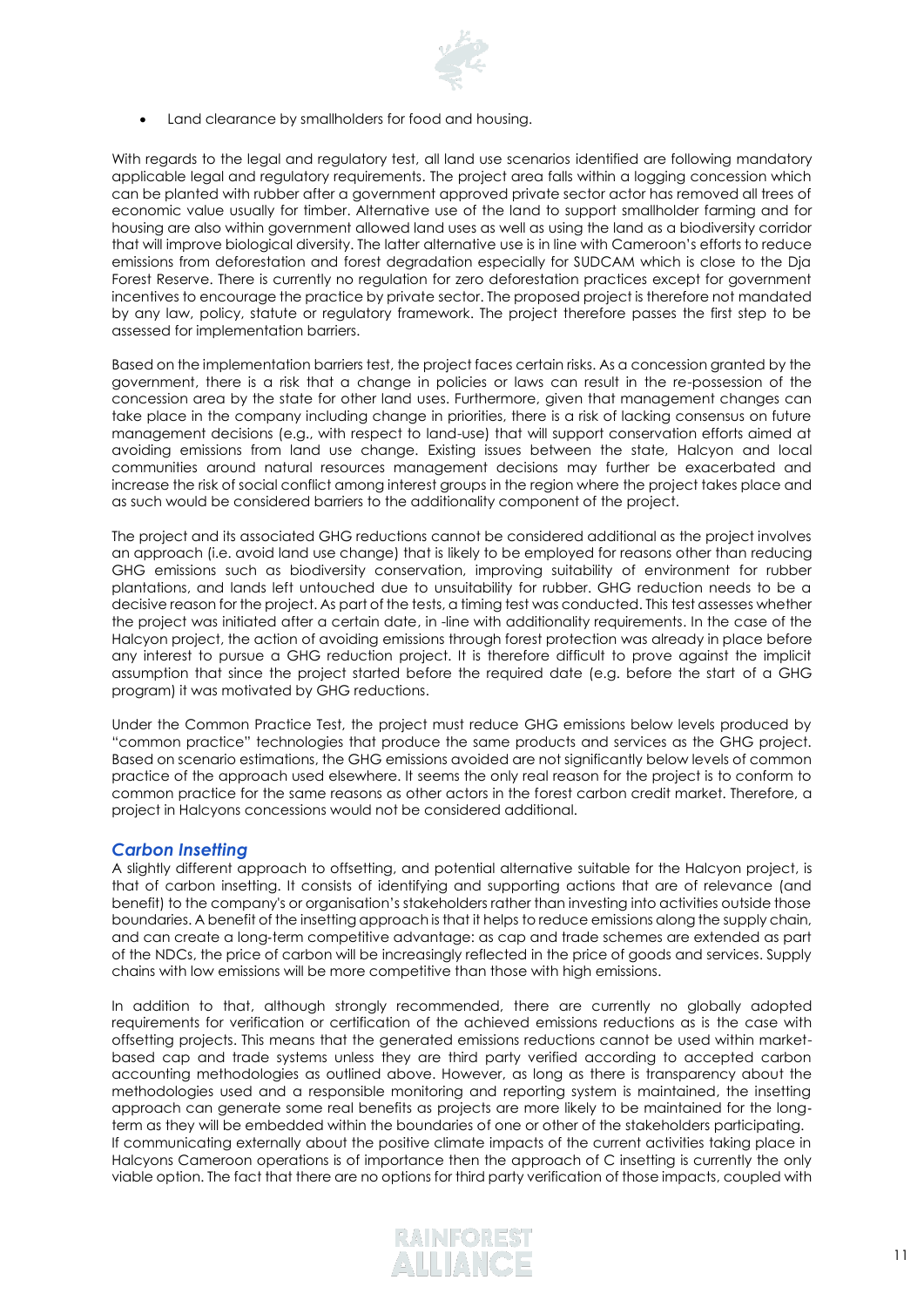

the challenges posed by some of the eligibility criteria as outlined above, mean that any statements (not claims) would need to be very clear and transparent in communicating the methodologies employed. This report and the included detail on applied methodologies and calculation could serve this purpose.

# **OPPORTUNITIES TO FURTHER CREATE POSTIVE CLIMATE IMPACT**

The following sections present recommendations based on the above described results, for Halcyon to consider in further improving its climate performance through land management and processing activities.

### *Reducing the CF - Cover cropping & soil nutrient management*

Cover crops are long and short-duration, non-harvested crops grown between primary crops for the purpose of soil protection, improvement, and nutrient capture and retention. Cover cropping was observed for some of the sites and if applied across the operations at 10% field coverage could reduce the footprint significantly by 10% and 8.6% for Hevecam and Sudcam respectively.

This stands in contrast with the CF results for processing and transport across the two sires which account on average for 3.5% and 6.5% respectively but may be more costly to achieving emissions reductions.

In addition to cover cropping, the importance of soil nutrient management cannot be overemphasized. As shown in figures 4-7, it represents the biggest emissions source, accounting for over 80% of the CF at both operations (when LUC emissions are removed). Therefore identifying methods to reduce fertilizer consumption and associated soil emissions, whilst maintaining per ha yield, will be paramount to reducing the overall CF. It was observed that whilst fertilizer is applied across the operations in immature and mature systems, the mature concession in Hevecam is not receiving any fertilizer inputs yet achieving higher yields. This suggests that some level of soil assessment is already conducted to establish fertilizer needs according to localized requirements. In addition, site specific fertilizers have already been developed based on climate, soil and plant nutrient requirements. However, opportunities may exist to further fine-tune fertilizer applications, by making them specific to in situ nutrient requirements, and improving the timing and method of fertilizer application (to ensure that a greater % of the applied nutrient is absorbed by the plant, and less volatilized), thus enabling CFs to be further reduced.

### *Rehabilitation/reforestation of degraded land areas*

One of the greatest opportunities to achieving big climate wins is that of rehabilitating large areas of degraded land through reforestation. Cameroon has a commitment under the African Forest Landscape Restoration Initiative (AFR100), a country-led effort to restore 100 million ha of land across Africa by 2030, to accelerate forest restoration to enhance food security, increase resilience to climate change and combat rural poverty. In 2017, Cameroon pledged to the initiative with a commitment to restore 12 million ha. There are currently no payments for ecosystem services under this initiative, but the financial disbursement design is unclear at this stage and future benefits might be made available. This initiative contributes to the Bonn challenge, which is a global effort to bring 150 million ha of the world's degraded and deforested lands into restoration by 2020 and 350 million ha by 2030.

Based on calculations using the AFOLU tool described within the methodology section to estimate avoided land use change emissions, it is estimated that a reforestation project to rehabilitate degraded land areas in the concession at the scale of 1,000 ha could generate C reductions of up to 7,670 tC per year annualized over a 30 year period.

An investment opportunity for Halcyon to consider is the Land Degradation Neutrality Fund (LDN Fund). Land Degradation Neutrality as recognised by the United Nations Convention to Combat Desertification (UNCCCD) is a state whereby the amount and quality of land resources necessary to support ecosystem functions and services and enhance food security remains stable or increases. Achieving land degradation neutrality means practicing one or more of the several sustainable land management approaches such as landscape restoration and agroforestry to reduce and reverse land degradation and achieve significant environmental and social benefits in tandem.

LDN is embedded in the sustainable development goals as target 15.3 with important implications for other goals like Climate Action and No Poverty. To facilitate the achievement of land degradation neutrality, a long-term fund (debt/equity) to finance profit generating SLM and land restoration projects that also meet strict environmental and social standards, has been instituted. The LDN Fund is promoted by the UNCCD Global Mechanism and Mirova, with the latter as the fund managers.

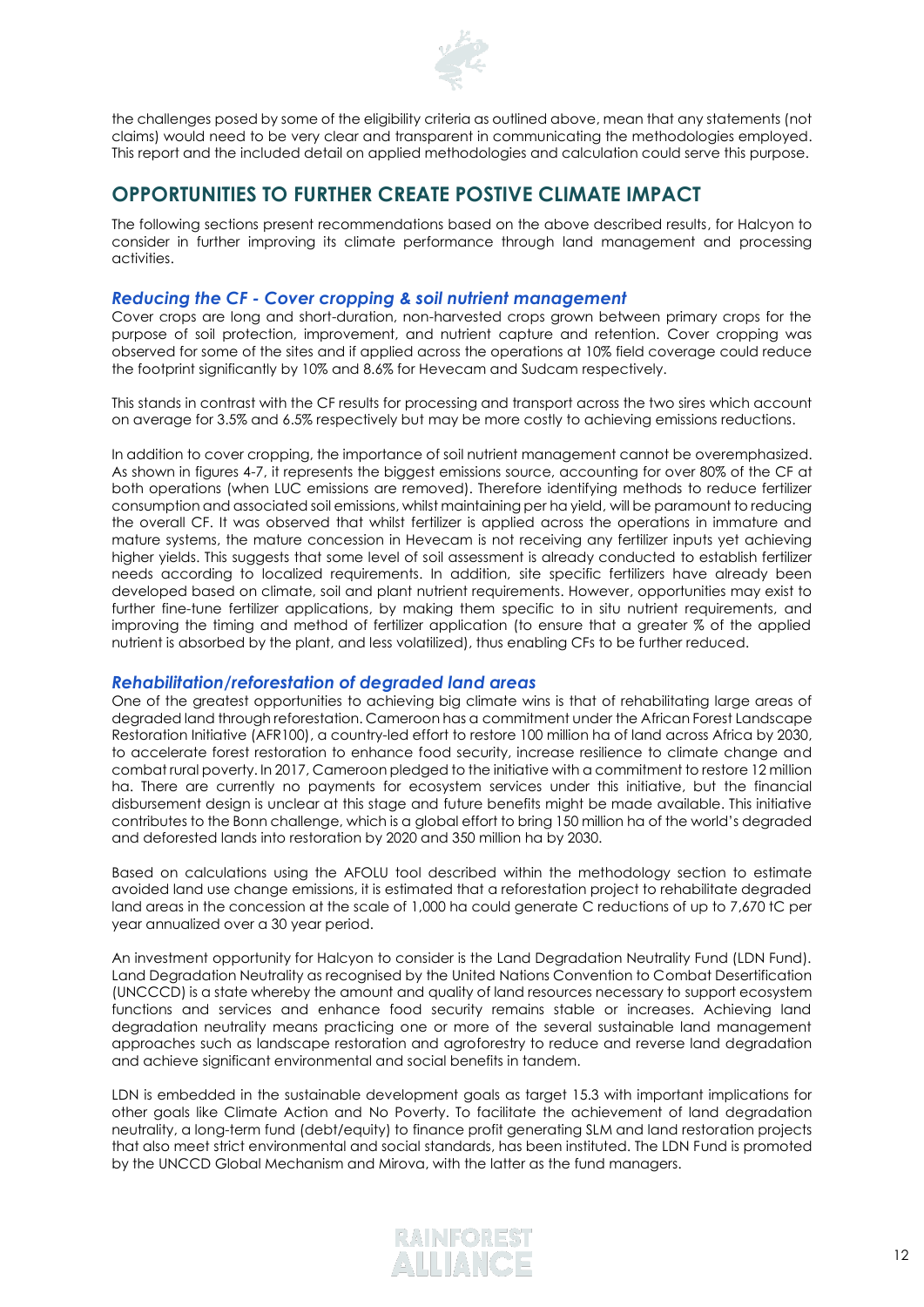

The LDN Fund which has secured over \$100m of commitments from investors, is set to support projects and programmes in the sectors of Sustainable Agriculture; Sustainable Forestry, and other land use related sectors. As a rubber company interested in restoration of its landscape, the LDN Fund is ideal in supporting plans by Halcyon. The eligibility criteria of the fund include:

- Demonstrating clear benefits of land rehabilitation and/or degradation avoidance
- Demonstrating other co-benefits such as climate change mitigation/adaptation, biodiversity protection, and showing clear benefits to local communities.
- Establishing a robust E&S risk management as an integral component of the project
- Showcasing that the financing is additional and complementary to existing commercial funding sources and traditional development funds
- Project coverage of a large expanse of area for high impacts achievements
- Generation of positive financial returns vis-à-vis an established appropriate risk profile.

With the LDN Funds worldwide coverage and its prioritization of 80% of the funds to projects in developing countries, this provides a strong opportunity for Halcyon to tap into the funds for its Cameroon land restoration plans, given that the target allocation for invested capital is 60% sustainable agriculture, 30% sustainable forestry, and 10% other SLM related sectors.

If Halcyon plans to restore lands via several approaches including through the adoption of out grower schemes, a focus on promoting low carbon agriculture practices and other sustainable actions in these out grower programmes, and showcasing the development impacts that the project will have, would qualify it as a potential investment that LDN Fund could support. Through the pursuit of LDN, Halcyon could then achieve avoided land use change emissions, and several other ecosystem benefits, which though cannot be claimed under any of the Carbon Standards mentioned and examined earlier, can be used in projecting the sustainability image of the company. In addition to financing from LDN Fund if selected, Halcyon would be able to benefit from the added provision of technical assistance as per the LDN Fund Technical Assistance Facility which increases positive impacts and reduces commercial and ESG risk. Part of the Technical Assistance is to coordinate learning and knowledge sharing which would further be beneficial to Halcyon's sustainability efforts.

#### *Timber processing*

Based on Halcyons plans to construct a sawmill further GHG could be achieved through C stored in long lived wood products. Based on the current rotation model of the plantation, all of the rubber trees are being clear felled at the age of 30 years and then left in the field to decompose. However, processing the timber into wood products would allow to account for GHG benefits through the C that is being stored in the timber. Based on the replanting schedule for the next 15 years (an average of 757 ha/yr with a tree density of 430 trees) and assuming a 6% recovery rate from the clear felled timber it is estimated that across the plantations a GHG benefit of 358 tC or 1312 tCO2e per annum could be achieved.

#### *Rubber Agroforestry*

Rubber intercropping is already a type of agroforestry system, as rubber is a tree. Tree density in standard rubber monoculture is ca. 550 trees/ ha with 6- to 8-m inter-rows, leaving 75% of the soil surface uncultivated opening the opportunity for additional of other plants or trees. The most commonly found types of intercropping systems are presented here:

#### *Temporary rubber intercropping system*

A temporary intercropping system allow to plant diversity of plants at different stages of development of the production system. Usually intercropping with light demanding crops such as maize, pineapple, banana, cassava among others during plantation establishment is a common practice. Other crops like pepper can be added at after 5 – 7 years of establishment.

#### *Permanent rubber intercropping system*

The second intercropping approach is to establish or keep perennial crops when rubber plantations start to develop a shade environment and maintain the crops during the whole rubber production cycle. Typical examples are cocoa, tea, coffee, or species belonging to the ginger family. Typically, those crops are grown together with shade trees under moderate shade of 20–50 %. These crops are original components of the forest understory, and the respective systems evolved from forests Rubber would function as the "shade tree" in this type of system.

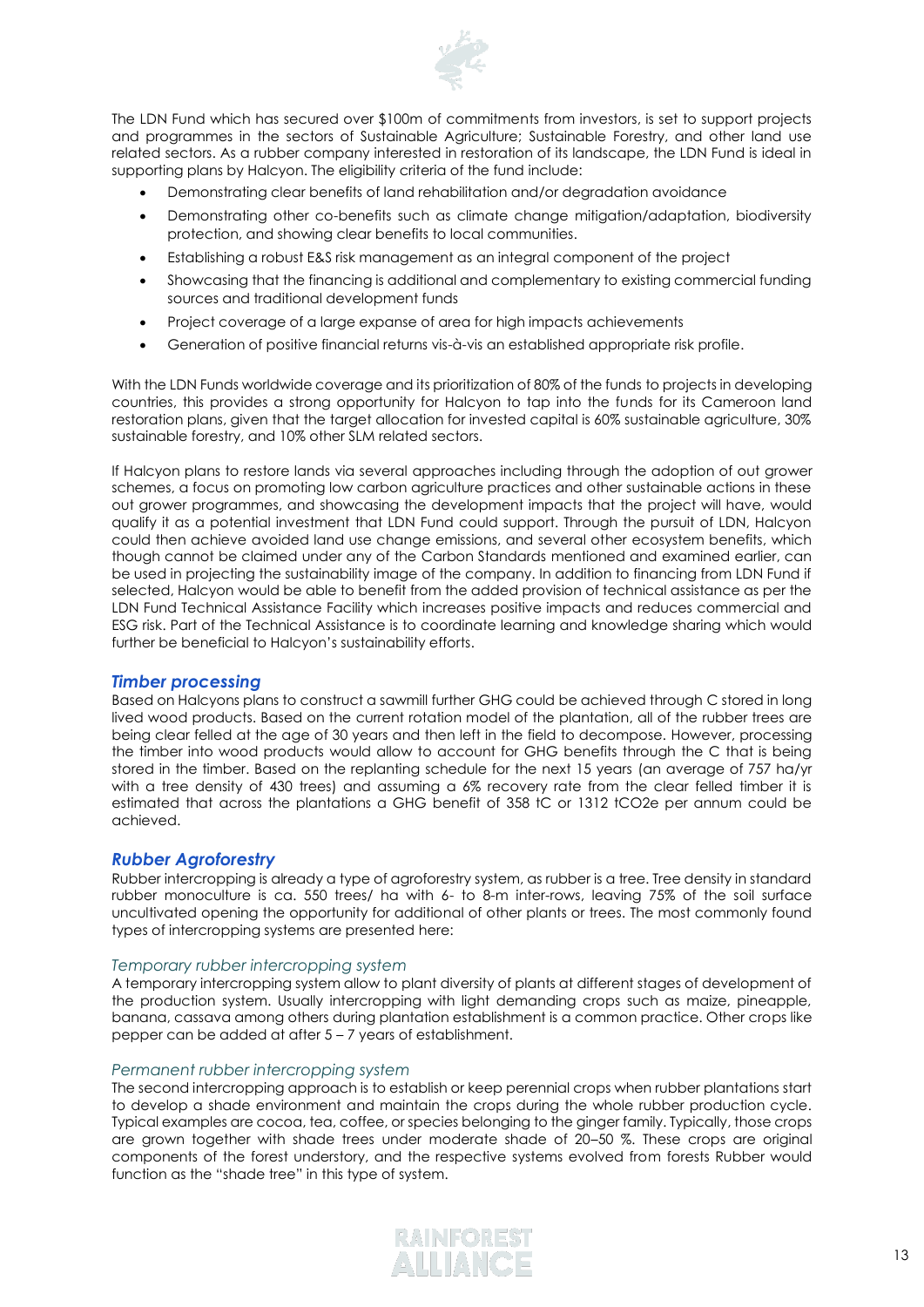

With a strongly reduced number of rubber trees (160 trees or ca. 1/3rd of the standard) cocoa could be grown with economic success. Consequently, a considerable increase in rubber row distance, to e.g. 16–20 m, is a common feature of permanent rubber intercropping, often accompanied by the establishment of narrow rubber double rows with a row distance of only 2–2.5 m. This results in a similar number of rubber trees with a respective yield per hectare compared to the standard spacing and, together with the intercrop, allows for a better land use efficiency (LER). In some coffee-rubber systems, producers used a 2.5 m wide rubber-double rows alternate with 10 rows of coffee with a respective row distance of 2 m. This results in a spacing of 24 m between rubber rows.

#### *Timber oriented rubber intercropping system*

Besides the commonly promoted intercrops such as tea, coffee, or cocoa, timber trees can also be considered for a rubber intercropping system. While rubber timber itself developed from a waste-product into an economically important component of rubber plantation management there are also reports on the integration of timber trees into rubber.

If properly selected and established, only little labour input might be required to maintain them. Since regular harvests as in food crops are of no concern, the labour challenge is mitigated. Reported tree species are for example teak (*Tectona grandis*) and Neem (*Azadirachta indica*) in Thailand. Since teak is a light demander, its integration needs to be done during the early establishment phase of rubber.

The C sequestration potential of rubber plantations can be essentially increased in the case of transformation from monoculture to agroforestry systems. A comparison of C stocks for such systems was done in the work of Palm et al. (1999)<sup>10</sup> and in the study of Lusiana (2014)<sup>11</sup> for Indonesia. In the first case, total C stocks increased from 46 to 89 tC/ha when rotational (30 years) and permanent jungle-rubber were compared. In more recent studies by ICRAF (Lusiana, 2014)<sup>12</sup>, C stocks increased from 38 to 91 tC/ha if rubber monoculture was substituted by a rubber agroforestry system.

Moving from monoculture plantations to agroforestry systems also distinctly improves biodiversity and other ecosystem services, leading to multilateral positive solutions<sup>13,14</sup>.

For more detail on species selection, constraints and other management considerations please refer to Annex B.

#### *Rubber tapping*

An aspect that this study did not look into but might warrant more research is the consideration of total C sequestered through collected latex during rubber plantation development. Rubber yield naturally varies depending on environmental conditions, management and clone but have been shown to result in cumulative C stocks of 14–33 tC/ha during 20 years of tapping of rubber trees in one rotation. 15

<sup>10</sup> Palm, C.A., Group, A.S.B.C.C.W., 1999. Carbon Sequestration and Trace Gas Emissions in Slash-and-Burn and Alternative Land-uses in the Humid Tropics. ASB Coordination Office, ICRAF, Nairobi, Kenya.

<sup>11</sup> Lusiana, B., van Noordwijk, M., Johana, F., Galudra, G., Suyanto, S., Cadisch, G., 2014. Implications of uncertainty and scale in carbon emission estimates on locally appropriate designs to reduce emissions from deforestation and degradation (REDD+). Mitig. Adapt. Strateg. Global Change 19, 757–772.

<sup>12</sup> Lusiana, B., 2014. Uncertainty of net carbon loss: error propagation from land cover classification and plot-level carbon stock. Salience, Credibility and Legitimacy in Land Use Change Modelling. ICRAF and University of Hohenheim, Bogor, Indonesia 159 p.

<sup>&</sup>lt;sup>13</sup> Häuser, I., Martin, K., Germer, J., He, P., Blagodatskiy, S., Liu, H., Krauß, M., Rajaona, A., Shi, M., Langenberger, G., Zhu, C.-D., Cotter, M., Stürz, S., Waibel, H., Steinmetz, H., Ahlheim, M., Aenis, T., Cadisch, G., 2015. Rubber cultivation in the Mekong region: impacts on the socio-ecological system and challenges for sustainable land use. CAB Rev. 10 (027) .

<sup>14</sup> Yi, Z.-F., Wong, G., Cannon, C.H., Xu, J., Beckschäfer, P., Swetnam, R.D., 2014b. Can carbon-trading schemes help to protect China's most diverse forest ecosystems? A case study from Xishuangbanna, Yunnan. Land Use Policy 38, 646–656.

<sup>15</sup> Blagodatsky S. et al., 2016. Carbon balance of rubber (Hevea brasiliensis) plantations: A review of uncertainties at plot, landscape and production level. AEE 221(8-19)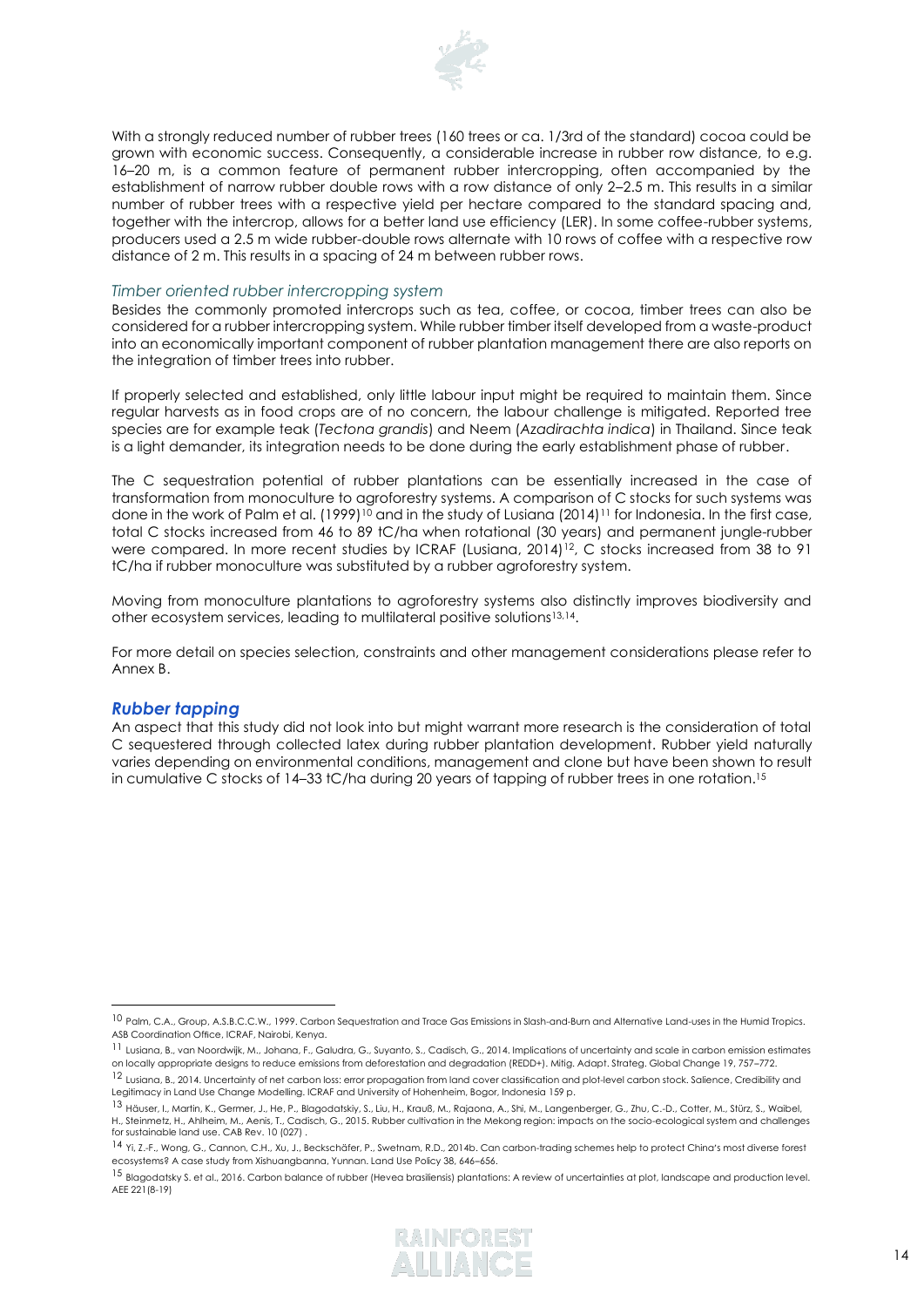

# **CONCLUSION**

Carbon sequestration in the rubber systems at both sites far outweighed the GHG emissions associated with the cultivation and processing of rubber. However, when taking into account emissions from historical land use change (which includes deforestation), this positive balance is quickly negated, in the case of Sudcam by a factor of five. Nevertheless, large amounts of C are currently stored in the various land use systems that can be found within the concessions; both existing natural forests and HCVs hold significant carbon stocks that contribute to climate mitigation and as such should be protected due to this important benefit. Currently however, there do not exist any internationally accepted standards enabling payments for C storage/sequestration which would be applicable to the land under the Halcyon concessions reviewed here.

However, Halcyon's current proactive efforts to halt further land use change and degradation in this region, coupled with the intent to support and implement activities that will lead to further climate benefits and, more broadly, ecosystem and livelihood resilience, are lauded and should be continued and highlighted as an industry role model. This report lays out various opportunities to further enhance the climate positive impact created by Halcyon's concessions and their supply chains, which whilst not translating to direct financial benefits in the form of carbon payments, will lead to long term gains through a more resilient supply chain and a differentiated position in the marketplace.

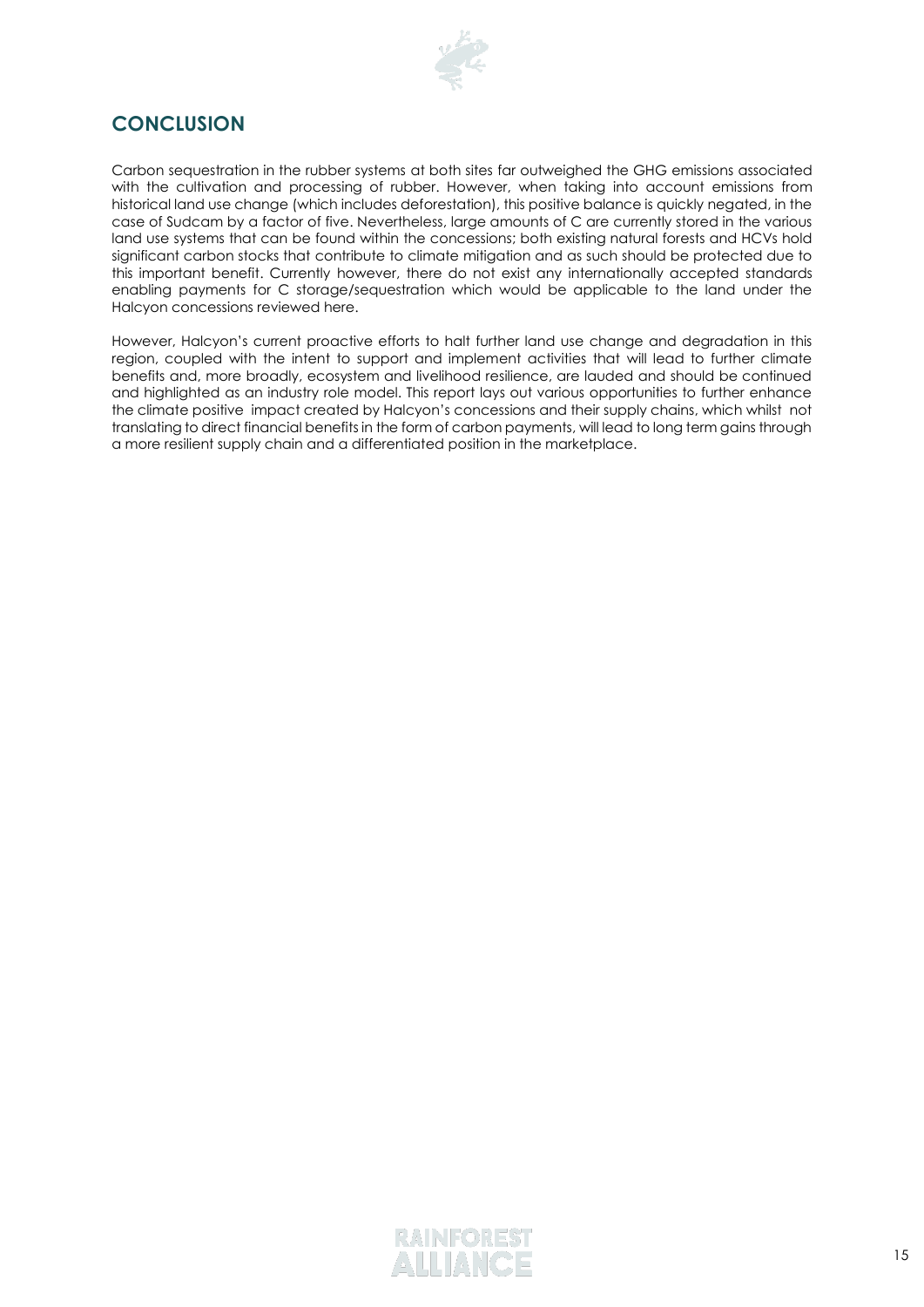

# **ANNEX**

### **Annex A**

Standards requirements and principles for carbon neutrality claims:

- The NEPcon Carbon Standard considers land use change emissions for product carbon management which assesses the full lifecycle of products. Avoided land use change emissions are not considered for corporate carbon footprint and cannot be claimed under NEPcon's corporate footprint carbon neutrality. Corporate footprint caters for emission scopes 1,2, and 3 which include company owned vehicles, fuel use in production, purchased electricity, transportation and distribution both upstream and downstream, and employee commuting, amongst others.
- The GHG Protocol Corporate Standard is for businesses organisations developing GHG inventories and reporting their emissions but not for quantifying reductions associated with GHG mitigation projects for use as offsets or credits. However, the protocol provides companies with guidance on how to develop inventories that provide an accurate and complete insight of GHG emissions form direct operations and along the value chain including companies whose impacts on sequestered atmospheric carbon is key for inclusion in inventories. The standard also accounts for scopes 1,2 and 3 emissions. When the protocol is used to account for sequestered atmospheric carbon, this can be used for strategic planning, educating stakeholders and identifying opportunities for improving the company's GHG profile.
- GHG Protocol Project Quantification Standard is used to quantify projects that ensue in reductions to be used as offsets. It has not been designed for use in quantifying corporate or entity wide GHG reductions. In addition, the project protocol does not require a demonstration of additionality and neither does the need to define the project boundary in relation to physical dimensions or ownership matters.
- The Plan Vivo standard is a certification framework mainly for community-based payments for ecosystem services programmes supports rural smallholders and community groups with improved natural resource management. It enables access to a range of funding sources and markets for ecosystem services with voluntary carbon credits inclusive. The organisation can consider this standard if it plans to work with rural smallholders and community groups to enhance ecosystems through improved natural resource management. The Plan Vivo standard can be used for the payments for carbon sequestration or GHG emission reductions. Quantifying and monitoring carbon or 'climate services', in tonnes of carbon dioxide equivalent (tCO2e), enables projects to generate Plan Vivo Certificates, representing Verifiable Emissions Reductions (VERs), which are issued into an online registry. Eligible project activities include projects that generate ecosystem service benefits and maintain or enhance biodiversity such as improved land use management structures to increase the provision of ecosystem services like reducing GHG emissions and/or increase carbon stocks.
- American Carbon Registry accounts for avoided land use change emissions for grasslands and shrublands into croplands. It is one of the few standards that looks at avoided land use change. However, under this methodology, tree biomass (above-ground and below ground) is conservatively excluded in both the baseline and project scenario. This implies that avoided land use change from non-conversion of tree biomass to cropland, to rubber plantation, or to any other use is not considered for carbon neutrality claims.
- Verified Carbon Standard (Verra) does not consider avoided emissions from land use change as part of its portfolio. It evidently focuses on projects that are reducing greenhouse gas emissions which can be purchased by other entities as offsets or for neutralization. AFOLU projects under this standard fall in the following categories: Afforestation, Reforestation and Revegetation; Agricultural Land Management; Improved Forest Management; Reduced Emissions from Deforestation and Degradation; Avoided Conversion of Grasslands and Shrublands; Wetlands Restoration and Conservation
- Carbon Footprint Standard Forestry-related projects do not qualify for CFS-Carbon neutral but qualify for CFS-Carbon assessed and for CFS-Carbon reduced

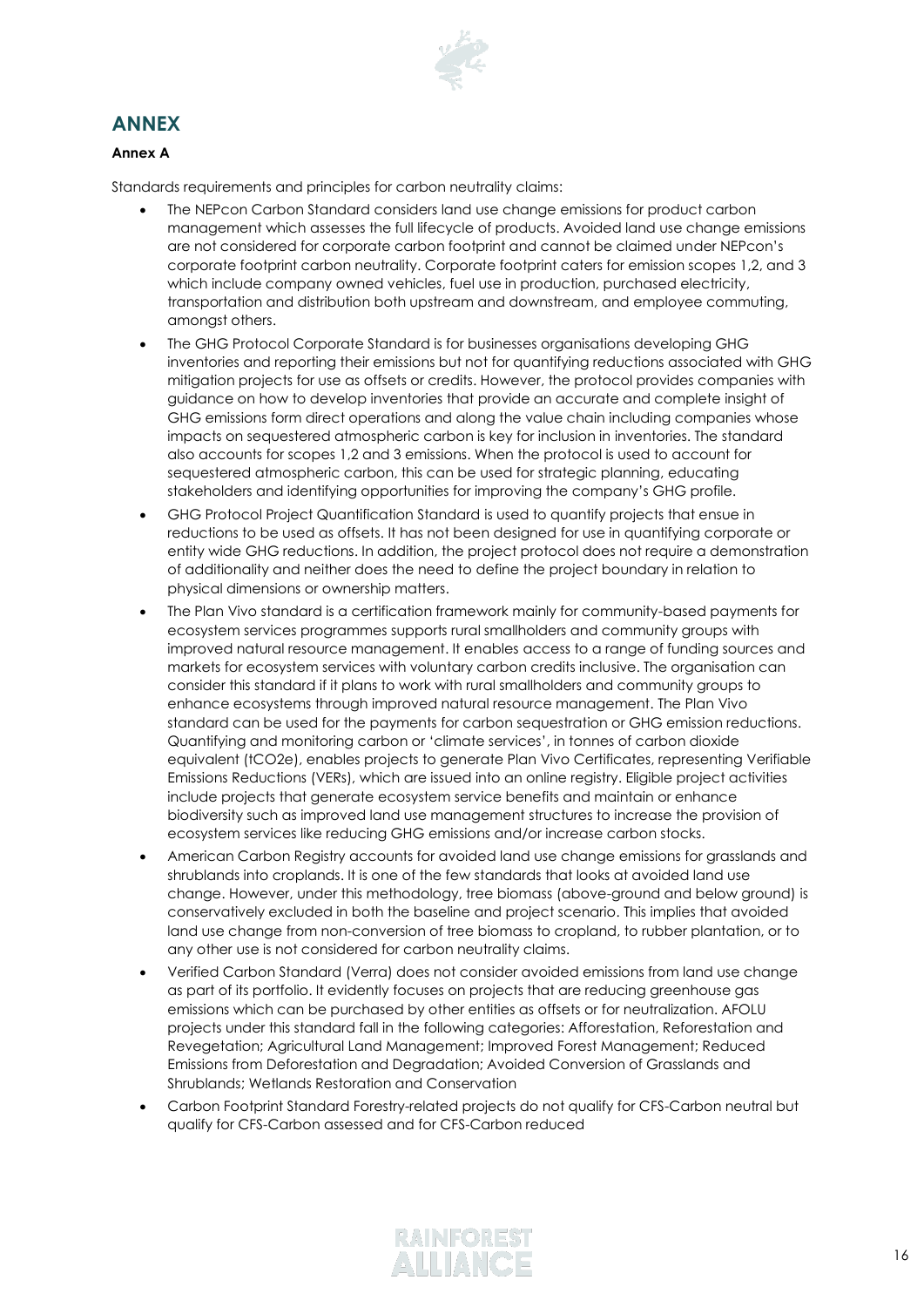

• Gold Standard provides requirements for land use and forest projects within activities of afforestation/reforestation and or agriculture. There is no reference to avoided land use change emissions counting as viable projects for verified emission reductions. As part of the criteria, the eligible area for the emission reduction project where there shall be no deforestation, should not meet the definition of forest 10 years prior to the project start date and at the start date.

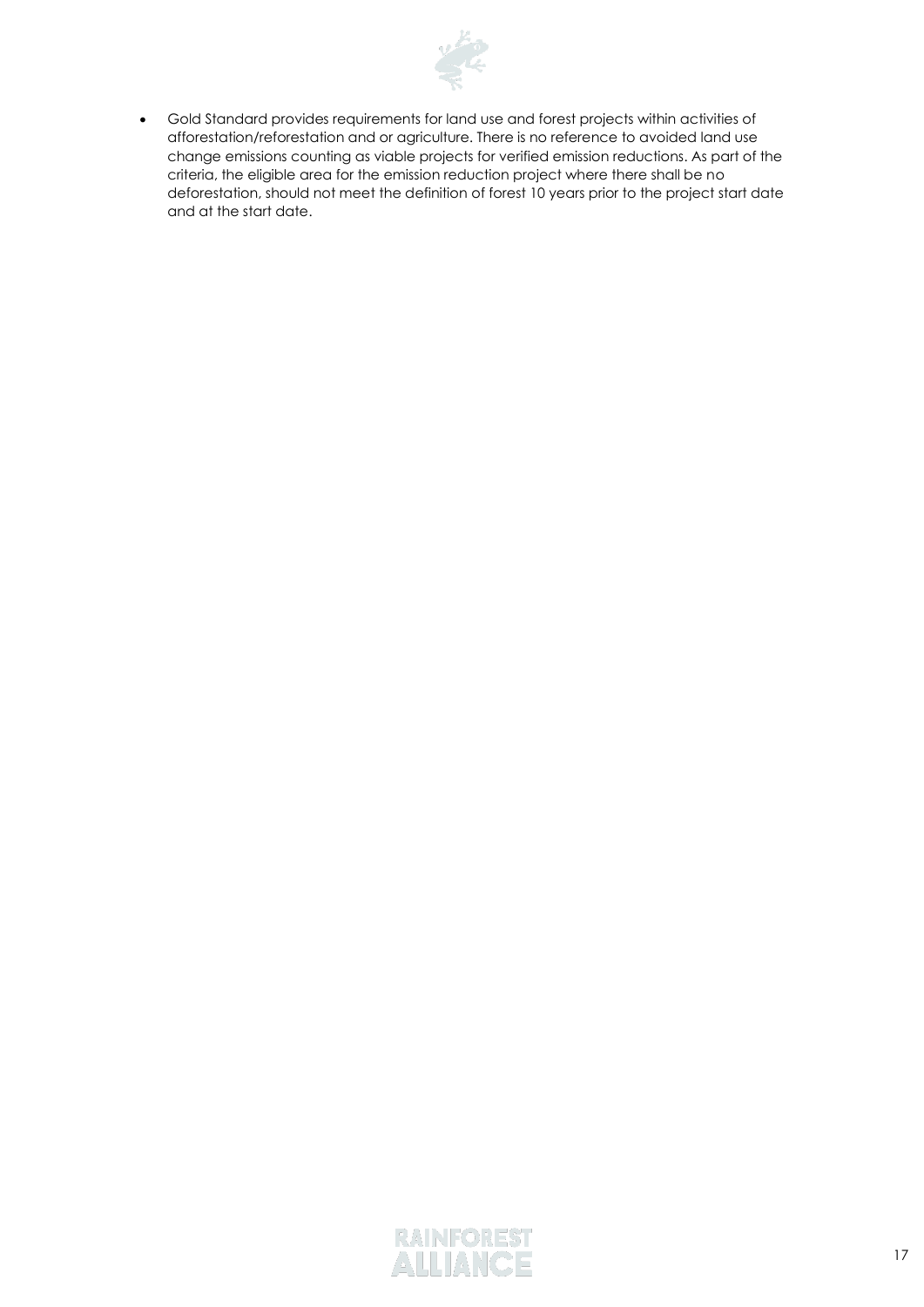### **Annex B – C Standards and C neutrality requirements**

|                       | <b>Requirements/Certification Process</b>                              | <b>Validations and Verification</b> | <b>Costs</b>           | <b>Additional Services/Tools</b> |
|-----------------------|------------------------------------------------------------------------|-------------------------------------|------------------------|----------------------------------|
|                       | Decide scope of certificate - i.e. Corporate Carbon footprint or       | Independent<br>$\bullet$            | Requires fill in forms | Training e.g.<br>$\bullet$       |
|                       | <b>Product Carbon footprint</b>                                        | verification and on-site            | for a service quote    | certification                    |
| <b>NEPCon Carbon</b>  |                                                                        | audits.                             |                        | requirements                     |
| <b>Management</b>     | <b>Quality requirements</b><br>$\bullet$                               |                                     |                        |                                  |
| <b>Standard</b>       | Corporate climate policy describing organisation's overall<br>$\omega$ | CFM certificate valid for           |                        | On-going support                 |
|                       | intentions to manage the carbon footprint                              | 5 years is issued and               |                        | with experts in                  |
|                       | Training procedures established                                        | company listed in CFM               |                        | between audits                   |
|                       | Assign and define responsibility for one person to implement           | certificate database                |                        |                                  |
|                       | CFM system                                                             |                                     |                        |                                  |
|                       | Quality assurance and documentation                                    | Annual audits                       |                        |                                  |
|                       |                                                                        | undertaken yearly to                |                        |                                  |
|                       | <b>Scope of footprint</b><br>$\bullet$                                 | verify compliance                   |                        |                                  |
|                       | Define organisational boundaries                                       |                                     |                        |                                  |
|                       | Choose a base year                                                     |                                     |                        |                                  |
|                       |                                                                        |                                     |                        |                                  |
|                       | <b>Calculate carbon footprint</b><br>$\bullet$                         |                                     |                        |                                  |
|                       | Choose calculation methods, data collection and emission               |                                     |                        |                                  |
|                       | factors                                                                |                                     |                        |                                  |
|                       | Allocate emissions to processes                                        |                                     |                        |                                  |
|                       | Assess data quality and uncertainty                                    |                                     |                        |                                  |
|                       |                                                                        |                                     |                        |                                  |
|                       | Carbon footprint management plan<br>$\bullet$                          |                                     |                        |                                  |
|                       | Set reduction targets                                                  |                                     |                        |                                  |
|                       | Set offsetting targets (if applicable)                                 |                                     |                        |                                  |
|                       | Define action plan to reduce emissions                                 |                                     |                        |                                  |
|                       | Monitor and evaluate performance; the management plan                  |                                     |                        |                                  |
|                       | may be revised yearly, and targets can be adjusted                     |                                     |                        |                                  |
|                       |                                                                        |                                     |                        |                                  |
|                       | <b>Reporting and public information</b>                                |                                     |                        |                                  |
|                       | $\bullet$                                                              |                                     |                        |                                  |
|                       | make certification scope, calculation method and results               |                                     |                        |                                  |
|                       | publicly available                                                     |                                     |                        |                                  |
|                       |                                                                        |                                     |                        |                                  |
|                       | <b>CFM claims</b><br>$\bullet$                                         |                                     |                        |                                  |
|                       | make accurate statements and claims                                    |                                     |                        |                                  |
|                       | use on-product and off-product labels                                  |                                     |                        |                                  |
| <b>GHG Protocol</b>   |                                                                        |                                     |                        | Cross-sector tools<br>$\bullet$  |
| Corporate             | Setting organizational and operational boundaries<br>$\bullet$         | No standard for                     |                        | applicable to                    |
| <b>Accounting and</b> | Tracking emissions over time<br>$\bullet$                              | verification process                |                        | several industries               |
| <b>Reporting</b>      | Identifying and calculating GHG emissions<br>$\bullet$                 |                                     |                        | and business across              |
| <b>Standard (WRI</b>  | Managing inventory quality<br>$\bullet$                                |                                     |                        | sectors                          |
| and WBCSD)            | Accounting for GHG reductions<br>$\bullet$                             |                                     |                        | Customized                       |
|                       | <b>Reporting GHG emissions</b><br>$\bullet$                            |                                     |                        | developing country-              |
|                       | Verification of GHG emissions                                          |                                     |                        | specific tools                   |
|                       | <b>Setting GHG targets</b>                                             |                                     |                        |                                  |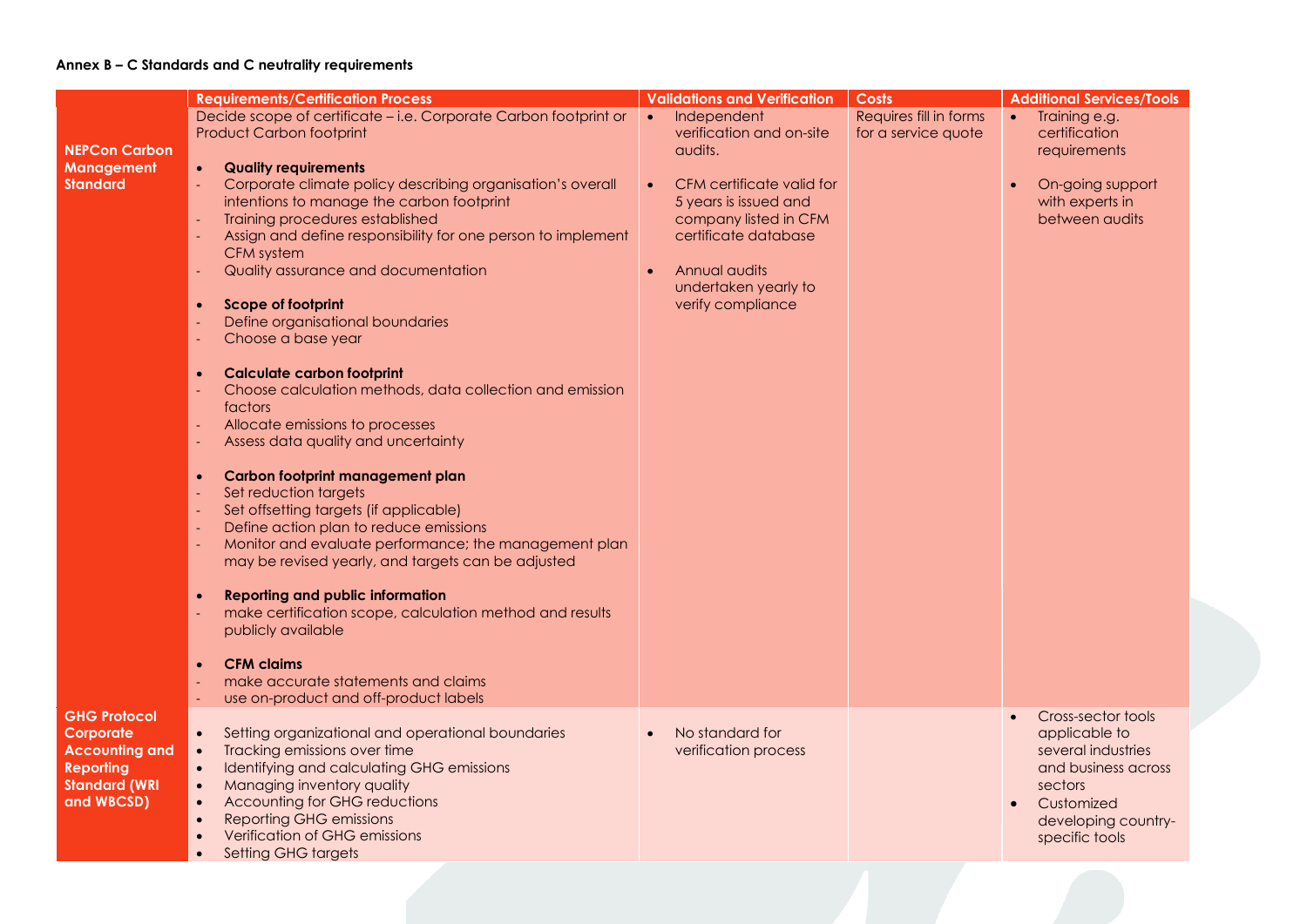|                                           | <b>Requirements/Certification Process</b>                                                                                                                                                                                                                                                                                                                                                                                                                                                                                                                                                                                                                                                                                                                                                                                                                                                                                                                                                                                                                                                                                                                                              | <b>Validations and Verification</b>                                                                                                                                                                                                                                                                                                             | <b>Costs</b>                                                                                                                                                                  | <b>Additional Services/Tools</b>                                            |
|-------------------------------------------|----------------------------------------------------------------------------------------------------------------------------------------------------------------------------------------------------------------------------------------------------------------------------------------------------------------------------------------------------------------------------------------------------------------------------------------------------------------------------------------------------------------------------------------------------------------------------------------------------------------------------------------------------------------------------------------------------------------------------------------------------------------------------------------------------------------------------------------------------------------------------------------------------------------------------------------------------------------------------------------------------------------------------------------------------------------------------------------------------------------------------------------------------------------------------------------|-------------------------------------------------------------------------------------------------------------------------------------------------------------------------------------------------------------------------------------------------------------------------------------------------------------------------------------------------|-------------------------------------------------------------------------------------------------------------------------------------------------------------------------------|-----------------------------------------------------------------------------|
|                                           |                                                                                                                                                                                                                                                                                                                                                                                                                                                                                                                                                                                                                                                                                                                                                                                                                                                                                                                                                                                                                                                                                                                                                                                        |                                                                                                                                                                                                                                                                                                                                                 |                                                                                                                                                                               | Sector-specific tools<br>designed for specific<br>sectors and<br>industries |
| <b>Plan Vivo</b><br><b>Standard</b>       | Directly engages and benefits smallholders and community<br>$\bullet$<br>groups<br>Generate ecosystem service benefits and maintain or<br>$\bullet$<br>enhance biodiversity<br>Managed transparently and accountably, engages<br>$\bullet$<br>relevant stakeholders and complies with the law<br>Demonstrates community ownership - communities<br>$\bullet$<br>participate meaningfully through the design and<br>implementation of plan vivos (land management plans)<br>that address local needs and priorities<br>Generates real and additional ecosystem service benefits<br>$\bullet$<br>that are demonstrated with credible quantification and<br>monitoring<br>Manages risks effectively throughout their design and<br>$\bullet$<br>implementation<br>Demonstrates positive livelihood and socioeconomic<br>$\bullet$<br>impacts<br>Share benefits equitably and transacts ecosystem service<br>$\bullet$<br>benefits through clear PES Agreements with performance-<br>based incentives<br>One PV certificate equals one tonne CO2e sequestered or<br>$\bullet$<br>avoided plus range of non-carbon benefits (adaptation,<br>biodiversity protection, water provision, etc). | Annual performance<br>$\bullet$<br>measurement.<br>Projects are<br>$\bullet$<br>independently<br>validated by third party<br>experts before a project<br>is registered.<br>Verifications of<br>$\bullet$<br>registered Plan Vivo<br>projects should take<br>place at least every 5<br>years                                                     | From PIN review<br>to registration -<br>> \$8850<br>Certificate cost<br>per issuance<br>band - <50,000<br>$PVC$ p.a. =<br>\$0.40/PVC<br>>50,000 PVC<br>$p.a. =$<br>\$0.35/PVC |                                                                             |
| <b>American</b><br><b>Carbon Registry</b> | AFOLU projects with a risk of reversal shall commit to a<br>$\bullet$<br>Minimum Project Term of 40 years. The minimum term<br>begins on the Start Date, not the first or last year of<br>crediting.<br>AFOLU projects may have different length of time for which<br>a GHG Project Plan is valid, and during which a project can<br>generate offsets against its baseline scenario.<br>GHG reductions and/or removals shall result from an<br>$\bullet$<br>emission mitigation activity that has been conducted in<br>accordance with an approved ACR Methodology and is<br>verifiable.<br>Own, have control over, or document effective control<br>$\bullet$<br>over the GHG sources/sinks from which the emissions<br>reductions or removals originate.<br>Provide documentation and attestation of undisputed title<br>$\bullet$<br>to all offsets prior to registration. Title to offsets shall be clear,<br>unique, and uncontested.<br>Prove additionality.<br>$\bullet$                                                                                                                                                                                                        | ACR requires third-party<br>validation of the GHG<br>Project Plan by an<br>accredited, ACR-<br>approved VVB once<br>during each Crediting<br>Period and prior to<br>issuance of ERTs.<br>Verification must be<br>conducted by an<br>accredited, ACR-<br>approved VVB prior to<br>any issuance of ERTs<br>and at minimum<br>specified intervals. |                                                                                                                                                                               | <b>ACR's Tool for Risk</b><br>Analysis and Buffer<br>Determination          |
|                                           |                                                                                                                                                                                                                                                                                                                                                                                                                                                                                                                                                                                                                                                                                                                                                                                                                                                                                                                                                                                                                                                                                                                                                                                        | <b>RAINFOREST</b><br>ALLIANCE                                                                                                                                                                                                                                                                                                                   | 19                                                                                                                                                                            |                                                                             |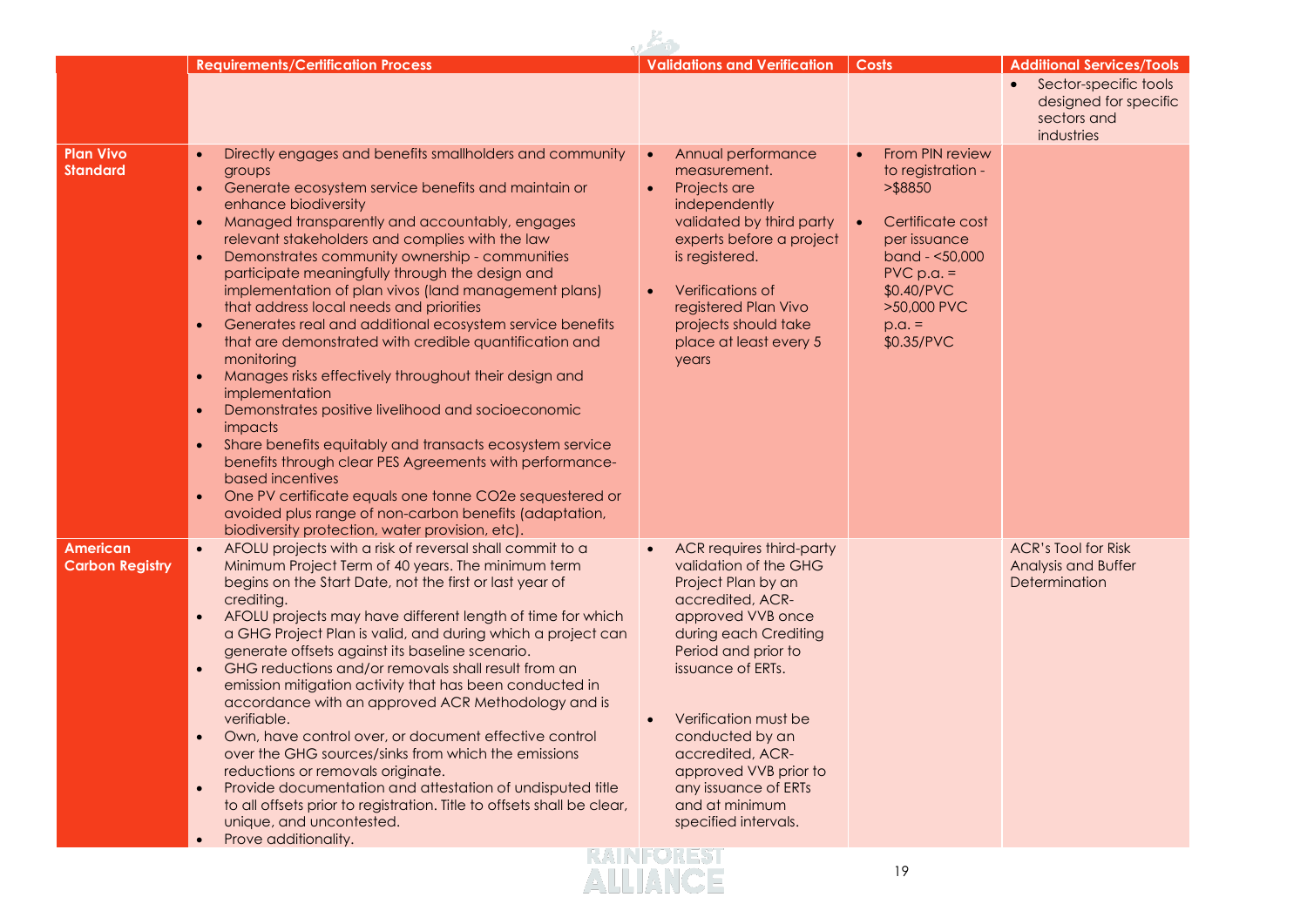|                                                                                                                                                            |                                                                                                                                                                                                                                                                                                                                                                                                                                                                                                                                                                                                                                                                                                                                                                                                                                                                                                                                                                                                                                                                                                                                                                                                                                                                                                                               |                                                                                                                        | Costs                                                          |                                  |
|------------------------------------------------------------------------------------------------------------------------------------------------------------|-------------------------------------------------------------------------------------------------------------------------------------------------------------------------------------------------------------------------------------------------------------------------------------------------------------------------------------------------------------------------------------------------------------------------------------------------------------------------------------------------------------------------------------------------------------------------------------------------------------------------------------------------------------------------------------------------------------------------------------------------------------------------------------------------------------------------------------------------------------------------------------------------------------------------------------------------------------------------------------------------------------------------------------------------------------------------------------------------------------------------------------------------------------------------------------------------------------------------------------------------------------------------------------------------------------------------------|------------------------------------------------------------------------------------------------------------------------|----------------------------------------------------------------|----------------------------------|
| $\bullet$<br>$\bullet$                                                                                                                                     | <b>Requirements/Certification Process</b><br>Maintain material regulatory compliance. throughout a<br>reporting period. Projects out of compliance with regulatory<br>requirements are not eligible to earn ERTs during the period<br>of non-compliance.<br>AFOLU Project Proponents shall assess reversal risk and enter<br>into a legally binding Reversal Risk Mitigation Agreement<br>with ACR/Winrock that details the risk mitigation option<br>selected and the requirements for reporting and<br>compensating reversals.<br>Proponents of terrestrial sequestration or avoided<br>conversion projects shall mitigate reversal risk by<br>contributing ERTs to the ACR Buffer Pool or using another<br>ACR-approved insurance or risk mitigation mechanism.<br>Address, account for, and mitigate certain types of<br>leakage, according to the relevant sector requirements<br>and methodology conditions.<br>Develop and disclose an impact assessment to ensure<br>compliance with environmental and community<br>safeguards best practices.                                                                                                                                                                                                                                                                        | <b>Validations and Verification</b>                                                                                    |                                                                | <b>Additional Services/Tools</b> |
| Climate,<br>$\bullet$<br><b>Community &amp;</b><br>$\bullet$<br><b>Biodiversity</b><br><b>Standard</b><br>$\bullet$<br>$\bullet$<br>$\bullet$<br>$\bullet$ | Project goals, design and long-term viability<br>'Without-project' land use scenario and additionality<br>Stakeholder engagement<br>Adequate human and financial resources for effective<br>implementation<br>The project is based on an internationally accepted legal<br>framework, complies with relevant statutory and customary<br>requirements and has necessary approvals from the<br>appropriate state, local and indigenous authorities.<br>Estimates of total GHG emissions in the project area under<br>the 'without-project' land use scenario are described.<br>The project reduces GHG emissions over the project lifetime<br>from project activities within the project area.<br>Increased GHG emissions that occur beyond the project<br>area caused by project activities (leakage) are assessed<br>and mitigated and accounted for in the demonstration of<br>net climate impacts.<br>Climate impact monitoring assesses changes (within and<br>outside the project area) in project-related carbon pools,<br>project emissions and non-CO2 GHG emissions if relevant,<br>resulting from project activities<br>'Without-project' community scenario<br>Net positive community impacts<br>Project activities at least 'do no harm' to the well-being of<br>other stakeholders<br>Community impact monitoring | Requires independent<br>validation/verification<br>for CCB standard by<br>independent third<br>parties and Verra staff | <b>Without CCB</b><br>$\bullet$<br>$label$ fee, $>$<br>\$8,000 |                                  |
|                                                                                                                                                            |                                                                                                                                                                                                                                                                                                                                                                                                                                                                                                                                                                                                                                                                                                                                                                                                                                                                                                                                                                                                                                                                                                                                                                                                                                                                                                                               | <b>RAINFOREST</b><br>ALLIANCE                                                                                          | 20                                                             |                                  |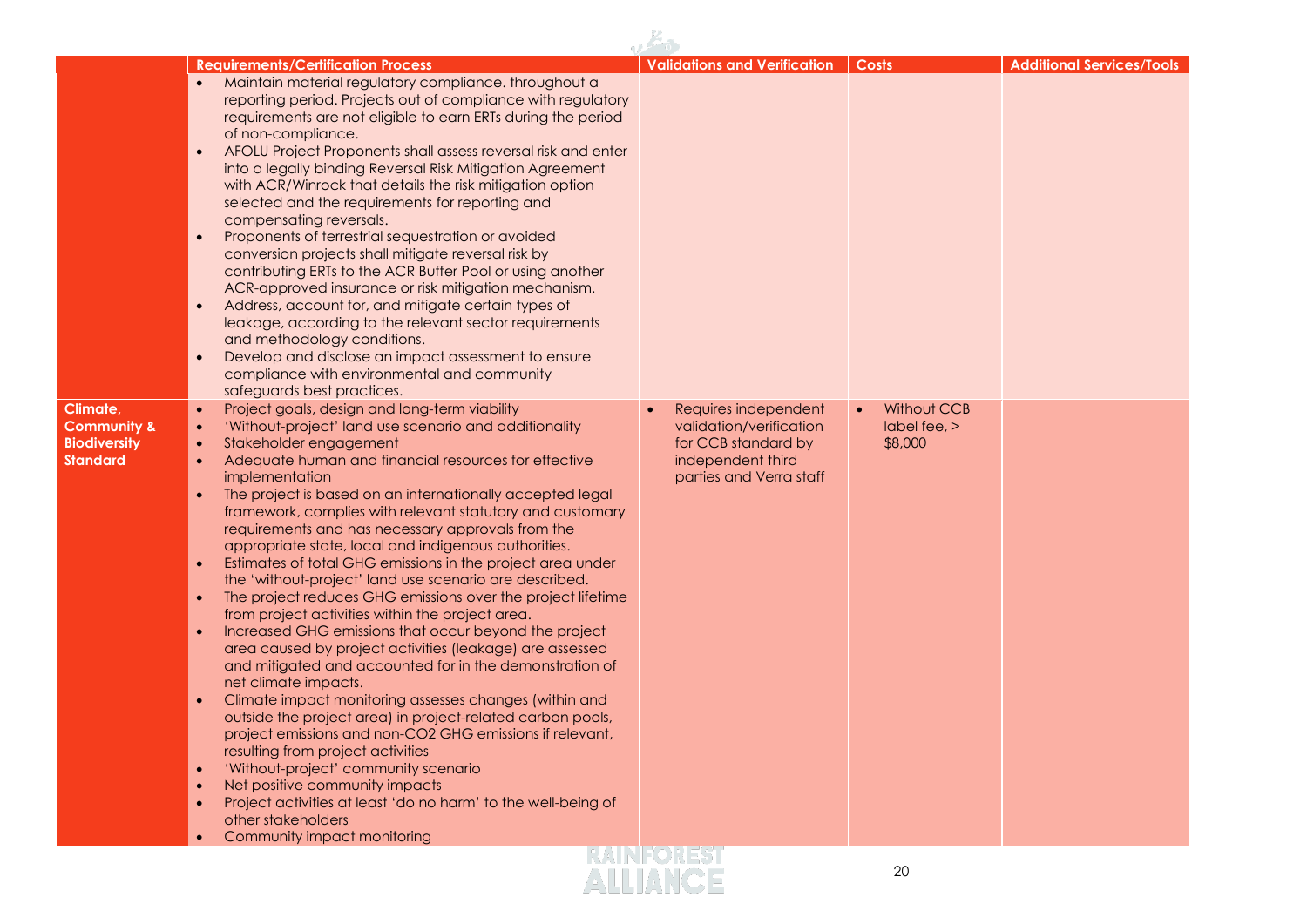| <b>Verified Carbon</b><br><b>Standard (Verra)</b> | <b>Requirements/Certification Process</b><br>Original biodiversity conditions in the project zone and<br>$\bullet$<br>expected changes under the without-project land use<br>scenario are described<br>Net positive biodiversity impacts<br>$\bullet$<br>Negative impacts on biodiversity outside the project zone<br>$\bullet$<br>resulting from project activities are evaluated and<br>mitigated.<br>Biodiversity impact monitoring assesses the changes in<br>$\bullet$<br>biodiversity resulting from project activities within and<br>outside the project zone.<br>GHG emission reductions and removals and the projects or<br>programs that generate them must be proven to have<br>genuinely taken place.<br>GHG emission reductions and removals must be<br>$\bullet$<br>quantifiable using recognized measurement tools against a<br>credible emissions baseline.<br>Where projects carry a risk of reversibility, adequate<br>$\bullet$<br>safeguards must be in place to ensure that the risk of<br>reversal is minimized and that, should any reversal occur, a<br>mechanism is in place that guarantees the reductions or<br>removals will be replaced or compensated.<br>GHG emission reductions and removals must be additional<br>$\bullet$<br>to what would have happened under a business-as-usual<br>scenario if the project had not been carried out.<br>All GHG emission reductions and removals must be verified<br>$\bullet$<br>to a reasonable level of assurance by an accredited<br>validation/verification body with the expertise necessary in<br>both the country and sector in which the project is taking<br>place.<br>Each VCU must be unique and must only be associated<br>$\bullet$<br>with a single GHG emission reduction or removal activity.<br>There must be no double counting, or double claiming of<br>the environmental benefit, in respect of the GHG emission<br>reductions or removals.<br>There must be sufficient and appropriate public disclosure<br>$\bullet$ | <b>Validations and Verification</b><br>Uses both independent third<br>parties and Verra staff for<br>desk and field audits | <b>Costs</b><br>Without VCU<br>issuance levy, the<br>account opening<br>fee and registration<br>fee > \$10,500 | <b>Additional Services/Tools</b> |
|---------------------------------------------------|--------------------------------------------------------------------------------------------------------------------------------------------------------------------------------------------------------------------------------------------------------------------------------------------------------------------------------------------------------------------------------------------------------------------------------------------------------------------------------------------------------------------------------------------------------------------------------------------------------------------------------------------------------------------------------------------------------------------------------------------------------------------------------------------------------------------------------------------------------------------------------------------------------------------------------------------------------------------------------------------------------------------------------------------------------------------------------------------------------------------------------------------------------------------------------------------------------------------------------------------------------------------------------------------------------------------------------------------------------------------------------------------------------------------------------------------------------------------------------------------------------------------------------------------------------------------------------------------------------------------------------------------------------------------------------------------------------------------------------------------------------------------------------------------------------------------------------------------------------------------------------------------------------------------------------------------------------------------------------------------------------------------|----------------------------------------------------------------------------------------------------------------------------|----------------------------------------------------------------------------------------------------------------|----------------------------------|
| <b>Carbon Footprint</b>                           | of GHG-related information to allow intended users to make<br>decisions with reasonable confidence.<br>Conservative assumptions, values and procedures must be<br>used to ensure that the GHG emission reductions or<br>removals are not over-estimated<br>Forestry-related projects do not qualify for CFS-Carbon<br>$\bullet$                                                                                                                                                                                                                                                                                                                                                                                                                                                                                                                                                                                                                                                                                                                                                                                                                                                                                                                                                                                                                                                                                                                                                                                                                                                                                                                                                                                                                                                                                                                                                                                                                                                                                    | <b>By Carbon Footprint</b>                                                                                                 | For cost, need to                                                                                              | Free online carbon               |
| <b>Standard</b>                                   | neutral but qualify for CFS-Carbon assessed and for CFS-<br>Carbon reduced                                                                                                                                                                                                                                                                                                                                                                                                                                                                                                                                                                                                                                                                                                                                                                                                                                                                                                                                                                                                                                                                                                                                                                                                                                                                                                                                                                                                                                                                                                                                                                                                                                                                                                                                                                                                                                                                                                                                         | Standard or by an<br>approved independent<br>third party                                                                   | contact team                                                                                                   | calculator tools                 |

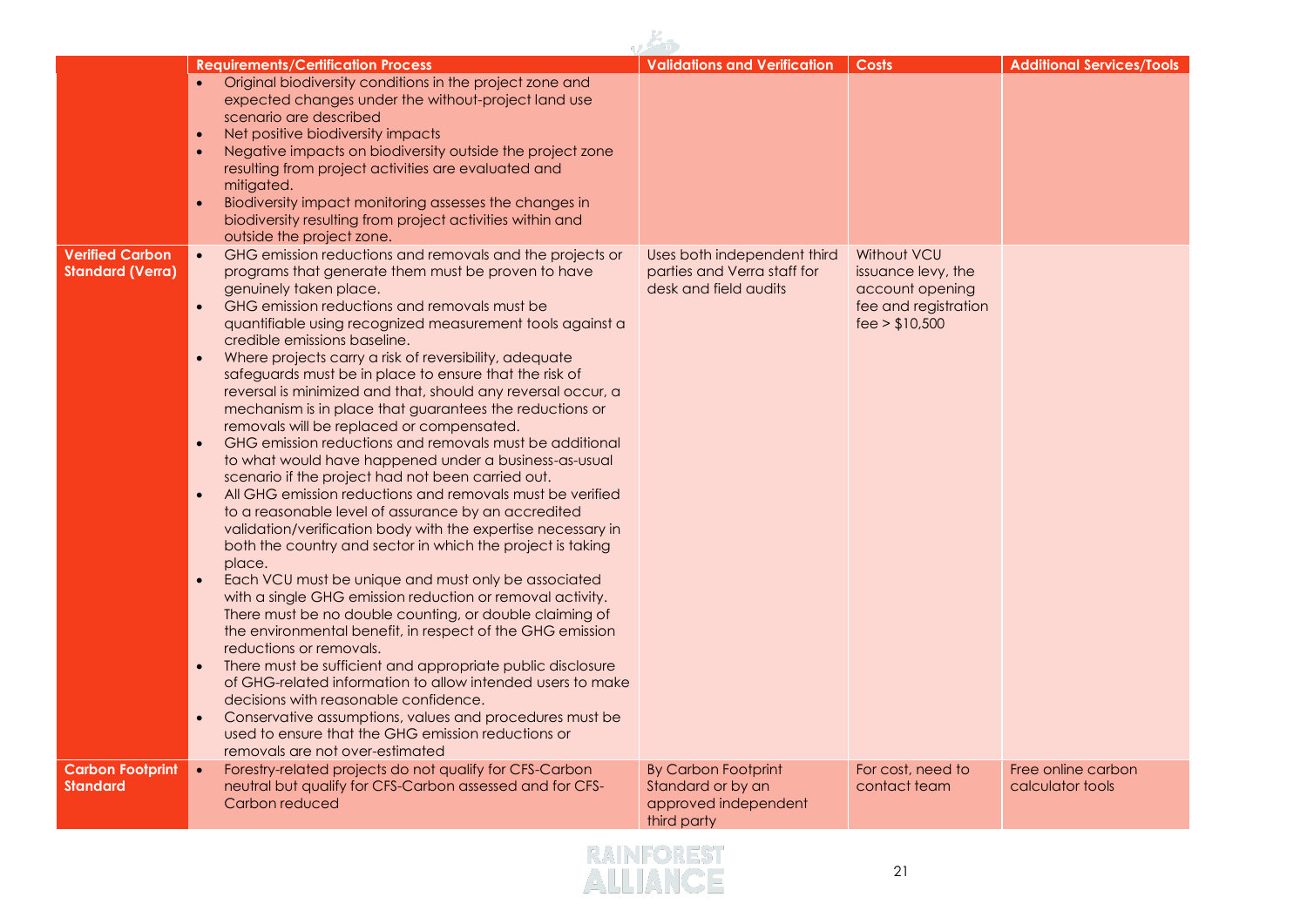|                                                                            | <b>Requirements/Certification Process</b>                                                                                                                                                                                                                                                                                                                                                                                                                                                                                                                                                                                                                                                                                                                                                                                                                                                                                                                                             | <b>Validations and Verification</b>                                                                                                                                                                                                                                                                                                                                                                                                                                                      | <b>Costs</b> | <b>Additional Services/Tools</b>                                                                                                                                                                        |
|----------------------------------------------------------------------------|---------------------------------------------------------------------------------------------------------------------------------------------------------------------------------------------------------------------------------------------------------------------------------------------------------------------------------------------------------------------------------------------------------------------------------------------------------------------------------------------------------------------------------------------------------------------------------------------------------------------------------------------------------------------------------------------------------------------------------------------------------------------------------------------------------------------------------------------------------------------------------------------------------------------------------------------------------------------------------------|------------------------------------------------------------------------------------------------------------------------------------------------------------------------------------------------------------------------------------------------------------------------------------------------------------------------------------------------------------------------------------------------------------------------------------------------------------------------------------------|--------------|---------------------------------------------------------------------------------------------------------------------------------------------------------------------------------------------------------|
|                                                                            | Carbon credits must be purchased via a QAS approved<br>carbon offset provider or that the credits have been retired<br>on behalf of the company<br>Carbon offset retirements must be completed within 12<br>months<br>As a minimum requirement transparency should include:<br>- For the Assessment: the methodology followed/used, the<br>definition of the Scope and Boundaries, and the results of the<br>assessment<br>- For the Reduction: The Assessment transparency (as shown<br>above), the tracked emissions over two or more years                                                                                                                                                                                                                                                                                                                                                                                                                                         |                                                                                                                                                                                                                                                                                                                                                                                                                                                                                          |              |                                                                                                                                                                                                         |
| <b>Gold Standard</b>                                                       | Eligible project types are Afforestation & Reforestation Projects<br>(A/R) and Agriculture Projects (AGR)                                                                                                                                                                                                                                                                                                                                                                                                                                                                                                                                                                                                                                                                                                                                                                                                                                                                             | Uses third party<br>Validation/Verification<br>bodies                                                                                                                                                                                                                                                                                                                                                                                                                                    |              |                                                                                                                                                                                                         |
| <b>GHG Protocol</b><br>Project<br><b>Quantification</b><br><b>Standard</b> | Identify GHG assessment boundary i.e. identify GHG<br>sources and sinks to be considered in quantifying a<br>project's GHG reductions<br>Establish the baseline scenario as a reference case for the<br>project activity i.e. baseline emissions, baseline procedure,<br>baseline candidates<br>Monitor and quantify GHG reductions<br>$\bullet$<br><b>Report GHG reductions</b>                                                                                                                                                                                                                                                                                                                                                                                                                                                                                                                                                                                                      | Third party verifiers to be<br>used at the discretion of the<br>project developer.                                                                                                                                                                                                                                                                                                                                                                                                       |              |                                                                                                                                                                                                         |
| PAS 2050: 2011<br>(BSI)<br>(used by SGS<br><b>Ghana Limited)</b>           | Can be used under self-validation or independent third-party<br>verification                                                                                                                                                                                                                                                                                                                                                                                                                                                                                                                                                                                                                                                                                                                                                                                                                                                                                                          |                                                                                                                                                                                                                                                                                                                                                                                                                                                                                          |              |                                                                                                                                                                                                         |
| <b>PAS 2060</b><br><b>Carbon</b><br><b>Neutrality</b>                      | Determine the subject of the intended claim of carbon<br>neutrality<br>Quantify the carbon footprint of that subject using a recognized<br>methodology<br>Develop a Carbon Footprint Management Plan and make<br>a declaration of commitment to carbon neutrality in<br>accordance with the requirements of this PAS<br>Take action to reduce the carbon footprint of the<br>$\bullet$<br>determined subject and establish the effectiveness of those<br>actions<br>Re-quantify the carbon footprint of the determined subject,<br>ensuring that subject is unchanged, to determine the<br>residual GHG emissions, using the methodology applied<br>during quantification<br>Introduce or take account of a previously initiated, offset<br>$\bullet$<br>programme to balance out the residual GHG emissions.<br>Offset schemes identified as appropriate are clean<br>Development Mechanism (Certified Emissions Reductions),<br>Joint Implementation (Emission Reduction Units), EU | Entity pursuing carbon<br>neutrality and independent<br>third-party validators can<br>use this specification for the<br>validation of declaration of<br>carbon neutrality.<br>There are recognised<br>standards and codes that<br>are considered appropriate<br>for use by independent<br>third-party certification<br>bodies assessing<br>performance against<br>PAS2060. These are ISO<br>14065, EA-6/0, BS EN ISO<br>14064 - 3, BS EN 45011, BS<br>EN ISO/IEC 17021, GHG<br>protocol. |              | There are several laid out<br>permissible declarations<br>in respect of carbon<br>neutrality in accordance<br>with the PAS 2060 and<br>their conditions of<br>applications that an<br>entity can adopt. |
|                                                                            |                                                                                                                                                                                                                                                                                                                                                                                                                                                                                                                                                                                                                                                                                                                                                                                                                                                                                                                                                                                       | <b>KAINFORES</b><br>ALLIANCE                                                                                                                                                                                                                                                                                                                                                                                                                                                             | 22           |                                                                                                                                                                                                         |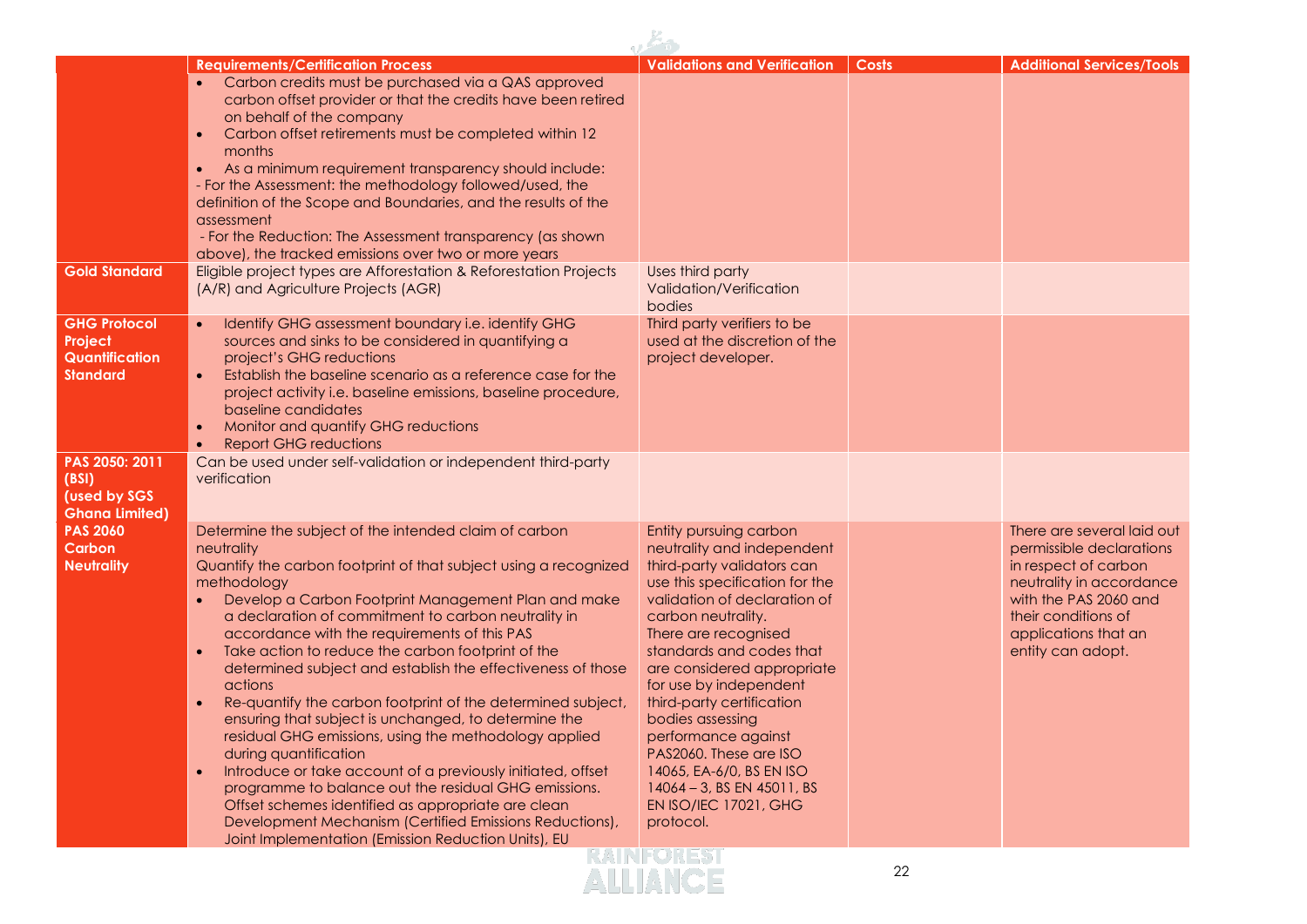| <b>Requirements/Certification Process</b>                                                                                                                                                                                                                                                                                                                       | <b>Validations and Verification</b> | Costs | <b>Additional Services/Tools</b> |
|-----------------------------------------------------------------------------------------------------------------------------------------------------------------------------------------------------------------------------------------------------------------------------------------------------------------------------------------------------------------|-------------------------------------|-------|----------------------------------|
| allowances, UK DECC Quality Assurance Scheme for<br>carbon offsets and for non-Kyoto compliant schemes either<br>Gold standard or Voluntary Carbon Standard<br>In the event that carbon neutrality has been achieved for<br>the determined subject, make a declaration of<br>achievement of carbon neutrality in accordance with the<br>requirements of the PAS |                                     |       |                                  |

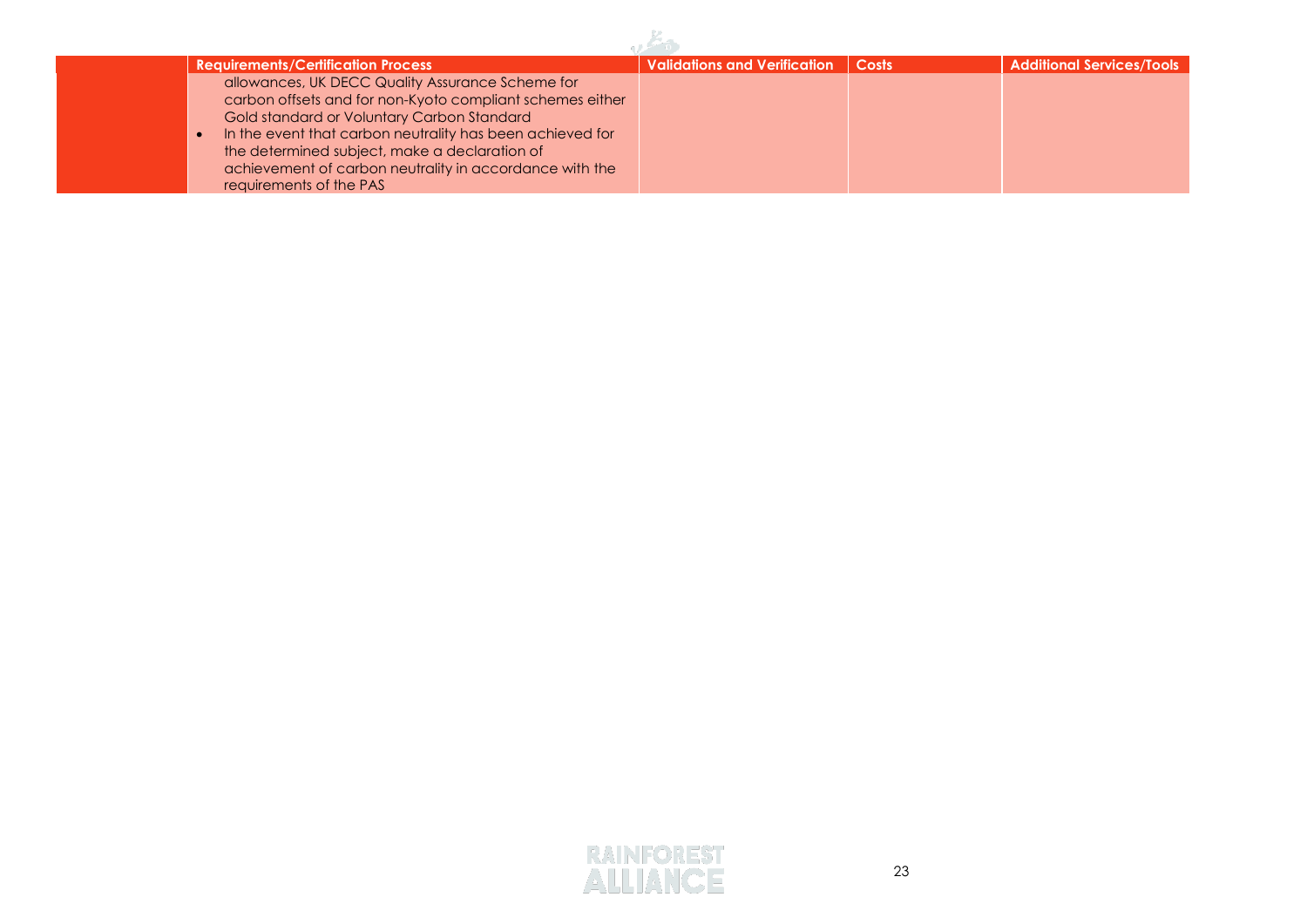**ANNEX C** 



**RUBBER AGROFORESTRY**

#### **Table of Contents**

- 1 [Introduction](#page-23-0) 24
- 2 [Rubber agroforestry and intercropping management schemes](#page-23-1) 24
- 2.1 [Jungle Rubber](#page-23-2) 24
- 2.2 [Smallholder Rubber agroforestry](#page-24-0) 25
- 2.3 [Rubber intercropping](#page-24-1) 25
- 2.3.1 [Temporary rubber intercropping system](#page-24-2) 25
- 2.3.2 [Permanent rubber intercropping system](#page-24-3) 25
- 2.3.3 [Timber oriented rubber intercropping system](#page-24-4) 25
- 2.4 [Constraints for intercropping](#page-26-0) 27
- 2.4.1 [Light transmission](#page-27-0) 28
- 2.4.2 [Water and nutrients availability](#page-27-1) 28
- 2.5 [Opportunities for rubber intercropping systems](#page-27-2) 28
- 2.5.1 [Fertilization management](#page-27-3) 28
- 2.5.2 [Management practices to avoid competition](#page-27-4) 28
- <span id="page-23-0"></span>3 [References](#page-28-0) 29

#### **Introduction**

Rubber tree (*Hevea brasiliensis*) plantations are the main commercial sources of natural rubber, an essential raw material in several high-end manufacturing sectors, including the tyre industry. Rubber is a perennial plant grown traditionally as an important cash crop. The origin and production of natural rubber was mainly based on the exploitation of old forests in Amazonia in which *Hevea brasilensis* is a component of the annually flooded riverine habitat. Currently the world biggest producers are Thailand, Indonesia, Malaysia, Vietnam and India, accounting for more than 90% of the 11.5 million ha of rubber plantations worldwide (Langenberger et al., 2017; Vrignon-Brenas et al., 2019).

The rapid expansion of rubber tree plantations in recent decades has been accompanied by dramatic negative ecological and social impacts due to the conversion of natural forests to rubber monoculture plantations. Especially in South East Asia, large areas of primary forests have been converted into rubber plantation using a mono-cropping (Langenberger et al., 2017).

Rubber agroforestry arises as an option to achieve more sustainable natural rubber production. As rubber is already a tree, usually rubber agroforestry can also be called rubber intercropping. Ecologically, tagroforestry systems permanently stabilize the soil, represent additional structural elements in a plantation, and, depending on the species, can support different animal guilds. Socioeconomically, they add to farmers´ product portfolio and represent a kind of a bank which might be able to buffer the consequences of price volatility of rubber (Snoeck et al., 2013). In this document we will consider rubber agroforestry as more diversified systems designed and

# implemented by smallholder, and rubber intercropping as more implementable for larger plantations.

### <span id="page-23-2"></span><span id="page-23-1"></span>**Rubber agroforestry and intercropping management schemes**

#### **Jungle Rubber**

The exploitation of natural stands was by far the prevailing practice in Amazonia, although early descriptions of rubber tree planting and intercropping with cocoa can be found. Smallholders changed their traditional agricultural practices by integrating rubber in slash and burn agriculture or home gardens thus actually becoming the originators of 'jungle rubber'. Jungle Rubber is a ''balanced, diversified system derived from swidden cultivation, in which man-made forests with a high concentration of rubber trees replace fallows'' (Wibawa et al., 2006).

Jungle Rubber systems are a major reservoir of forest species itself and provides connectivity between forest remnants for animals that need larger ranges than the forest remnants provide. This leads to a diversified tree stand dominated by rubber, similar to a secondary forest in structure. While jungle

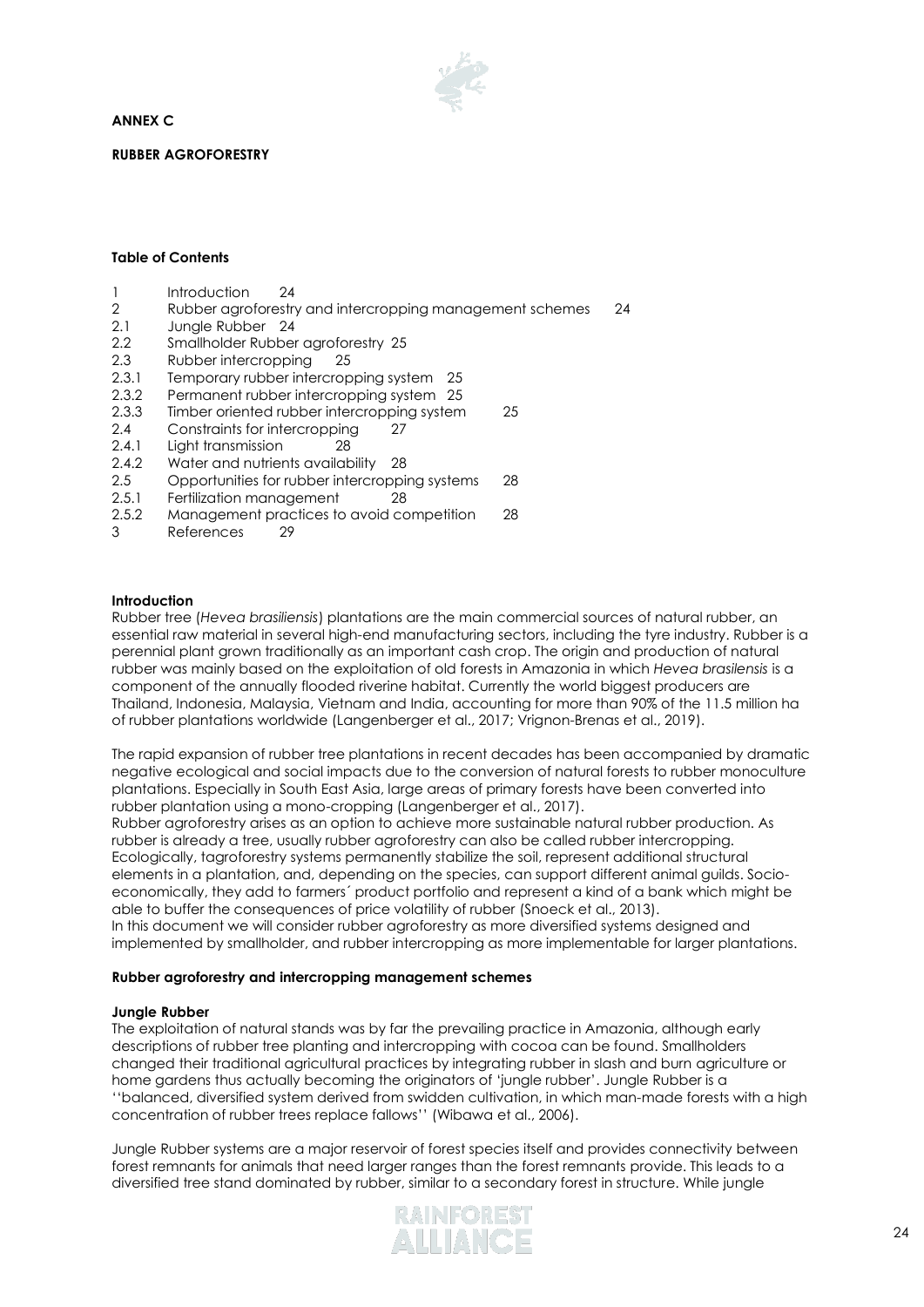

rubber cannot replace natural forest in terms of conservation value, the question whether such a production system could contribute to the conservation of forest species in a generally impoverished landscape is very relevant (Wibawa et al., 2006).

#### <span id="page-24-0"></span>**Smallholder Rubber agroforestry**

The real challenge for smallholder producers is to move from low yielding seedling-based jungle rubber to clonal rubber in order to increase yields. In several contexts this is already the case, such as in Thailand. Additionally, to the use of clonal rubber, producers could have more diversified agroforestry system with various sources of incomes in order to improve income resilience to overcome rubber price volatility (Snoeck et al., 2013).

The Rubber Agroforestry System (RAFS) is an innovative approach to improve the lives of smallholders by developing and promoting model farms with quality planting materials of high yielding rubber clones to meet farmers' requirements. This system also creates opportunities for income enhancement through integration of arable crops on the inter-rows during the immature phase of rubber. It also promotes the development of alternative livelihood options through the production of planting materials of domesticated high-value agroforestry tree crops and mini-livestock in matured plantations. Rubber farmer in Indonesia soften perceive these rubber agroforests as their 'rubber bank' in which secondary products can be gained such as fruit, timber, building, and handicraft materials

#### <span id="page-24-1"></span>**Rubber intercropping**

Rubber intercropping is already a type of agroforestry system, as rubber is a tree. Tree density in standard rubber monoculture is ca. 550 trees/ ha with 6- to 8-m inter-rows, leaving 75% of the soil surface uncultivated opening the opportunity for additional of other plants or trees. Figure 1 shows different management schemes for rubber. Bellow three types of intercropping systems are presented (Vrignon-Brenas et al., 2019).

#### <span id="page-24-2"></span>**Temporary rubber intercropping system**

A temporary intercropping system allow to plant diversity of plants at different stages of development of the production system. Usually intercropping with light demanding crops such as maize, pineapple, banana, cassava among others during plantation establishment is a common practice. Other crops like pepper can be added at after 5 – 7 years of establishment (Figure 1).

#### <span id="page-24-3"></span>**Permanent rubber intercropping system**

The second intercropping approach is to establish or keep perennial crops when rubber plantations start to develop a shade environment and maintain the crops during the whole rubber production cycle. Typical examples are cocoa, tea, coffee, or species belonging to the ginger family. Typically, those crops are grown together with shade trees under moderate shade of 20–50 %. These crops are original components of the forest understory, and the respective systems evolved from forests Rubber would function as the "shade tree" in this type of system.

With a strongly reduced number of rubber trees (160 trees or ca. 1/3rd of the standard) cocoa could be grown with economic success. Consequently, a considerable increase in rubber row distance, to e.g. 16–20 m, is a common feature of permanent rubber intercropping, often accompanied by the establishment of narrow rubber double rows with a row distance of only 2–2.5 m. This results in a similar number of rubber trees with a respective yield per hectare compared to the standard spacing and, together with the intercrop, allows for a better land use efficiency (LER). In some coffee-rubber systems, producers used a 2.5 m wide rubber-double rows alternate with 10 rows of coffee with a respective row distance of 2 m. This results in a spacing of 24 m between rubber rows.

#### <span id="page-24-4"></span>**Timber oriented rubber intercropping system**

Besides the commonly promoted intercrops such as tea, coffee, or cocoa, timber trees can also be considered for a rubber intercropping system. While rubber timber itself developed from a wasteproduct into an economically important component of rubber plantation management there are also reports on the integration of timber trees into rubber.

If properly selected and established, only little labor input might be required to maintain them. Since regular harvests as in food crops are of no concern, the labor challenge is mitigated. Reported tree species are for example teak (*Tectona grandis*) and Neem (*Azadirachta indica*) in Thailand. Since teak is a light demander, its integration needs to be done during the early establishment phase of rubber

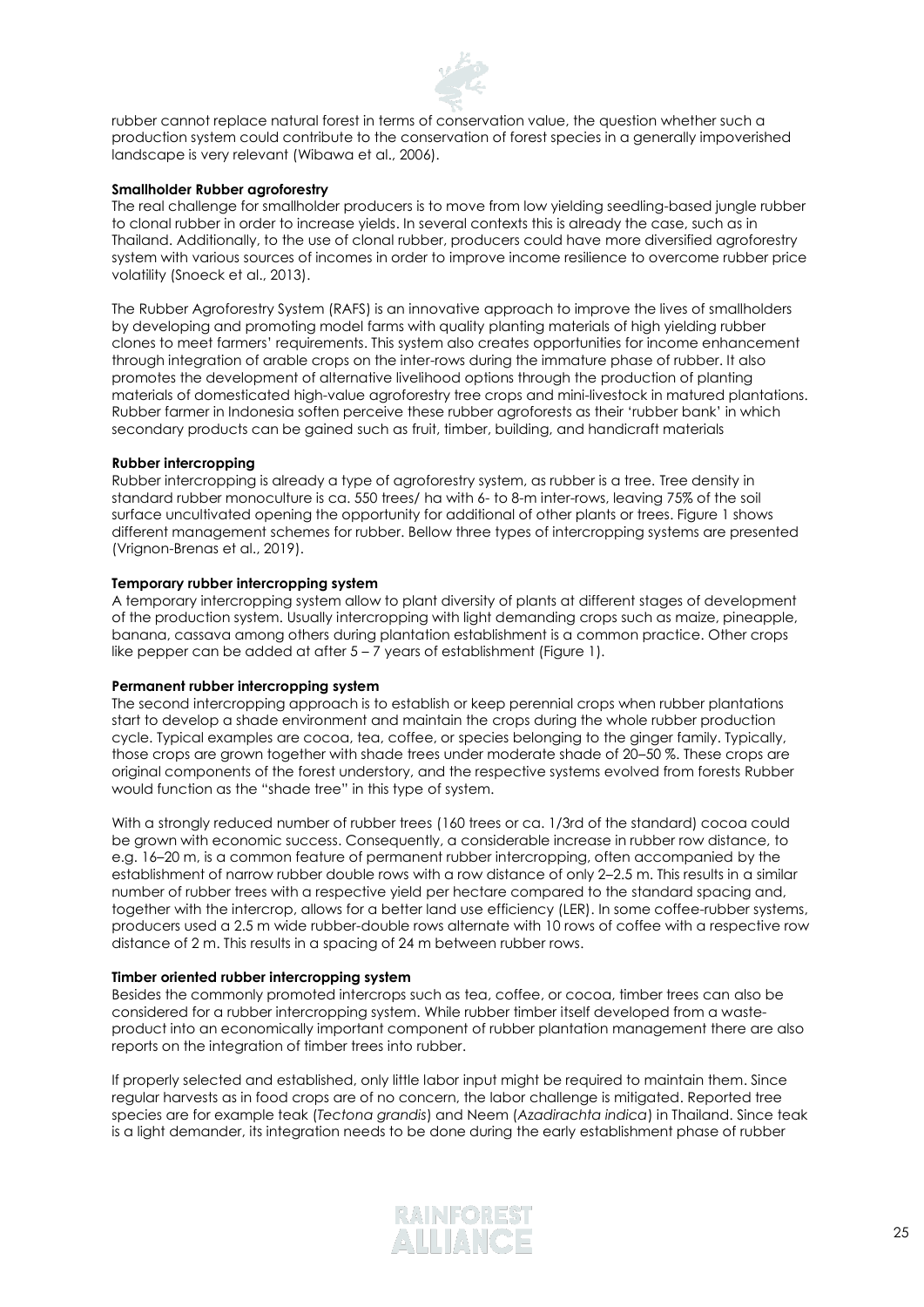

|                                     | Monoculture                                           | Intercropping<br>-temporary-                                                                                                                                | Intercropping<br>-permanent-<br>'short rotations'                                                                                     | Intercropping<br>-permanent-<br>'long rotations'                                                                                                      | <b>Mixed System</b><br>-permanent-<br>"Jungle rubber"                               | Timber oriented systems                                                                                                                          |
|-------------------------------------|-------------------------------------------------------|-------------------------------------------------------------------------------------------------------------------------------------------------------------|---------------------------------------------------------------------------------------------------------------------------------------|-------------------------------------------------------------------------------------------------------------------------------------------------------|-------------------------------------------------------------------------------------|--------------------------------------------------------------------------------------------------------------------------------------------------|
| Plantation<br>establishment         | Intensive soil<br>preparation:<br>standard<br>spacing | Intensive soil preparation;<br>standard spacing                                                                                                             | Intensive soil preparation;<br>adapted spacing <sup>a</sup>                                                                           | Intensive soil<br>preparation; adapted<br>spacing <sup>a</sup>                                                                                        | Derived from<br>slash & burn                                                        | Transformation of existing<br>plantations                                                                                                        |
| "Light phase"<br>year $1-3$         | Products:<br>None                                     | Products: annual/bi-annual<br>crops—light demanders:<br>corn, pine apple, banana, chili,<br>$\cdots$<br>Alternatives: soil protection with<br>cover legumes | Products: annual/bi-annual<br>crops:<br>corn, pine apple, banana,                                                                     | Products: annual/bi-<br>annual crops:<br>corn, pine apple,<br>banana,<br>Products: perennial<br>crops: tea, coffee,<br>cacao, pepper,<br>Timber trees | Products: annuals<br>(bi-annuals).<br>staple food:<br>upland rice, corn,<br>Cassava | Products: annual/bi-annual crops-<br>light demanders: corn, pine apple,<br>banana, chili,<br>Alternatives: Soil protection with<br>cover legumes |
| Transition<br>phase year<br>$3 - 7$ | Products:<br>None                                     | Products: perennial crops-<br>shade tolerant:<br>tea, coffee, pepper,<br>Alternatives: soil protection with<br>cover legumes                                | Products: annual/bi-annual<br>crops—light demanders <sup>a</sup><br>annual/bi-annual crops-<br>shade tolerant:<br>gingers, mushrooms, | Products: perennial<br>crops: tea, coffee,<br>cacao, pepper,<br><b>Timber</b> trees                                                                   | Products: NTFP                                                                      | Products: perennial crops: tea,<br>coffee, cacao, pepper,<br><b>Timber trees</b><br>Latex                                                        |
| "Shade Phase"<br>year $7-30$        | Products:<br>Latex                                    | Products: perennial crops-<br>shade tolerant: tea, coffee,<br>pepper Until age 10-13!<br>$L$ ate $\bar{x}$                                                  | Products: annual/Bi-annual<br>crops—light demanders'<br>Annual/Bi-annual crops-<br>shade tolerant: gingers,<br>mushrooms<br>Latex     | Products: perennial<br>crops: tea, coffee,<br>cacao, pepper,<br><b>Timber</b> trees<br>Latex                                                          | Products:<br>Latex (after year<br>10!)<br><b>NTFP</b>                               | Integration of tree species at an<br>rubber age of 10-20 years<br>Products:<br>Latex<br>Timber<br>'Species protection'                           |
| Replacement<br>year $+/-30$         | Products:<br>Timber                                   | Products:<br>Timber                                                                                                                                         | Products:<br><b>Timber</b>                                                                                                            | Products:<br>Timber                                                                                                                                   | Products:<br><b>Timber NTFP</b>                                                     | Products:<br>Timber transformation into<br>forest???                                                                                             |

<sup>a</sup> Only with adapted plantation design and widened row spacing, respectively

**Figure 1**. Rubber management schemes (Vrignon-Brenas et al., 2019).

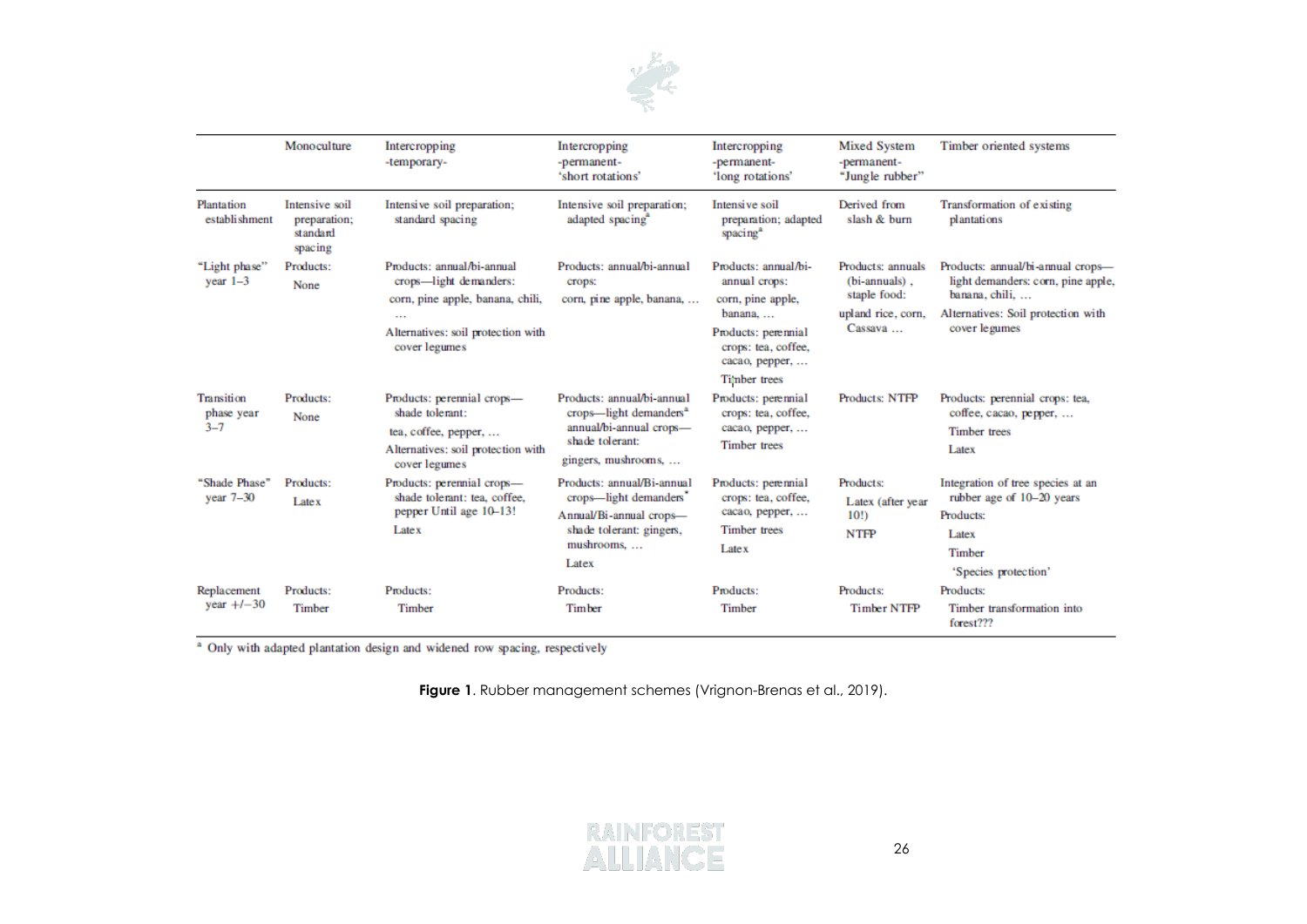

#### <span id="page-26-0"></span>**Species for intercropping**

•

•

Besides management aspects, such a tree density and distancing, the selection of the intercrop species is key for the success of he different management schemes of the rubber intercrop. Producer must consider the type of intercrop, whether temporary or permanent for select the species. Also, the planting time regarding the rubber. See figure 2 for the species that have been intercropped with rubber. Specie are mainly focused in South East Asia.

#### **Initial intercrops**

Annanas comosus (L.) Merr. / pineapple/f Arachis hypogaea L. / groundnut / f Cannabis sativa L. / hemp / r-m Capsicum annuum L. / chili pepper / f Citrullus lanatus (Thunb.) Matsum, & Nakai /water melon / f Colocasia esculenta (L.) Schott / taro / f Cucurbita spp. Cymbopogon citratus (DC.) Stapf / lemon grass / f Dioscorea alata L. / purple yam / f D. cayenensis Lam. /yellow yam /f Glycine max (L.) Merr. /soybean/f Gossypium spp./cotton/r-m Ipomoea batatas L. (Lam.) / sweet-potato / f Manihot esculenta Crantz / cassava / f Morinda officinalis F.C. How / morinda / m Musa x paradisiaca L. / banana, plantain / f Nicotiana spp. / tobacco / d Oryza sativa L. / upland rice / f Osteospermum spp. / African Daisy / o Pachyrrhizus tuberosus (Lam.) Spreng. / yam bean / f Passiflora edulis Sims / passion fruit / f Phallus indusiatus Vent. / bamboo fungus/ d Pisum sativum L. / pea / f Pogostemon cablin (Blanco) Benth. / patchouly / d Saccharum officinarum L. / sugarcane / f Sorghum bicolor (L.) Moench / sorghum / f Vigna radiata (L.) R. Wilczek / mung bean / f Voandzeia subterranea (L.) Thouars / bambara groundnut / fs Zea maiys L. / maize / f

#### **Permanent intercrops**

Acacia mangium Willd. / acacia / t Afzelia sp./t Alpinia oxiphylla / Izhe / m Amomum longiligulare T.L. Wu / hai nan sha  $ren/m$ Ammomum villosum Lour. / sha ren / m Amorphohallus konjac K. Koch / konjac / f Anacardium occidentale L. / cashew nut / f Annona reticulata L. / custard-apple / f Aquilaria sp. / eaglewood / d Archidendron pauciflorum I.C. Nielsen / dogfruit / f Areca catechu / betel nut/ d Artocarpus sp. Azadirachta indica A. Juss. / neem tree / d, t Betula alnoides Buch.-Ham. ex D. Don / alder birch / t Calliandra sp. / false mesquite / t, r-m Carica papaya L. / papaya / f Cinamomum verum J. Presl / cinnamon / f Cofea sp. / coffee / d Dalbergia sp. / i.a. rosewood / t Dipterocarpus sp. / t Durio zibethinus Rumph. ex Murray/durian/f Endospermum malaccense Benth. ex Müll. Arg.  $/t$ Eucalyptus sp. / eucalyptus / t Fagraea fragrans Roxb. ex Carey & Wall. /t Garcinia mangostana L. / mangosteen / f Gliricidia spp. / gliricidia / t Gmelina arborea Roxb. ex Sm. / gmelina / t Gnetum gnemon L. / gnemon / f Hopea sp./t Lansium domesticum Corrêa / langsat / f Macadamia sp. / macadamia nut / f f: food - staple food & spice t: tree - timber and multi purpose trees d: drug - stimulant & medicine r-m: raw material

o: ornamentals

•

•

**Figure 2.** Plant species for rubber intercropping (Vrignon-Brenas et al., 2019).

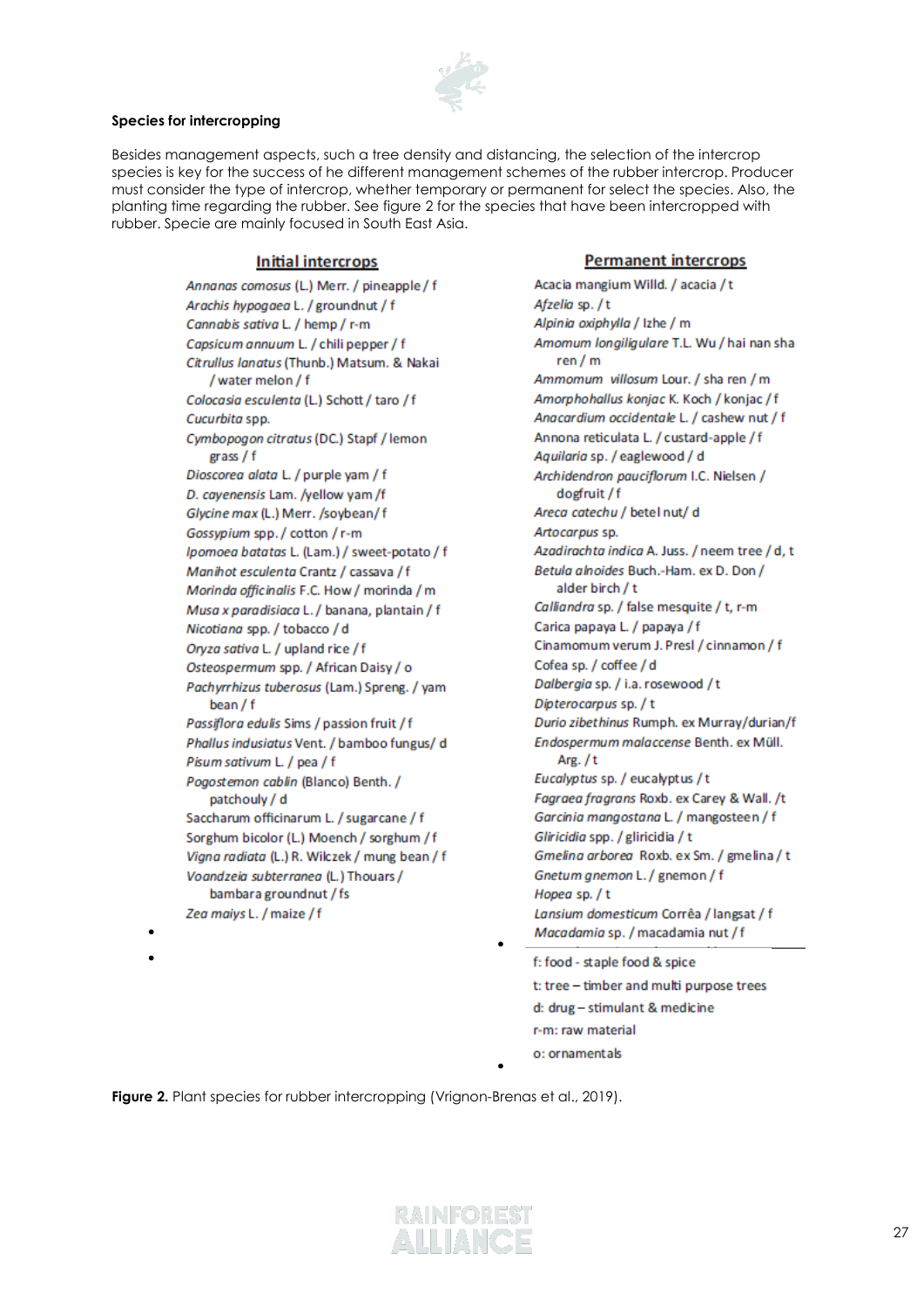

#### **Constraints for intercropping**

#### <span id="page-27-0"></span>**Light transmission**

The integration of additional plants in rubber plantations faces several bio-physical challenges, mainly related to light availability and competition. Rubber plantations induce a fast drop in light transmission. Incident radiation in the inter-rows is sufficient during the first 4–5 years of the plantation for the development and growth of a soil cover of annual or perennial plant species. But, after three years of planting, light transmission is reduced in about 50%. Additionally, they show very low light levels at the ground after canopy closure (Figure 3). Therefore, the type of intercropping and planting time is essential to the success of a rubber intercropping. (Langenberger et al., 2017).



**Figure 3.** Light decrease in young rubber plantations (Plant density 300 – 600 trees/ha).

#### <span id="page-27-1"></span>**Water and nutrients availability**

Intercrops do not only compete with rubber for light but also for water and nutrients. Rubber, although forming a remarkable taproot, is considered a so-called surface feeder, which establishes a dense root mat in the uppermost 30 cm of the soil. The roots of neighbouring rubber rows meet quite early in plantation life. For example, cocoa, often suggested as rubber intercrop, shows a similar root strategy as rubber, developing a tap root and a feeder-root system in the upper 20 cm of the soil, extending in a radius of up to 7 m from the stem thus overlapping with the rubber root system. And while Some authors claim that intercropping of cocoa and coffee in mature rubber plantations was not very successful due to root competition and therefore for water and nutrients (Vrignon-Brenas et al., 2019).

#### <span id="page-27-3"></span><span id="page-27-2"></span>**Opportunities for rubber intercropping systems**

#### **Fertilization management**

Adding fertilizers during the immature period in rubber plantations has been shown to shorten the immature period and increase latex yield in the first years of production. Therefore, shortening the unproductive period. Also, an adequate nutrient management will improve nutrient availability therefore improving the overall productivity of the system. Nutrient management at the plot scale needs to be based on the combination of soil and leaf diagnoses and a balanced nutrient budget between soil NPK supply and NPK tree demand using agroecological practices, such as re-use of organic matter (cover crop and crop residues). Indeed, a soil diagnosis at the very beginning of the immature period would secure NPK supply during the first years of tree growth, while the nutrient budget would provide a long-term strategy for NPK application based upon predicted plant growth and soil functioning (Chotiphan et al., 2019; Vrignon-Brenas et al., 2019).

#### <span id="page-27-4"></span>**Management practices to avoid competition**

The selection of the intercrop is essential to reduce competition. For example, ideally the plant species should be complementary to the main crop and not competitive. In case that the intercrop competes with rubber. Some practices can reduce competition between rubber and the intercropped crop. In Figure 4 is shown a trial in which trenches are made to reduce root competition between rubber and coffee (Vrignon-Brenas et al., 2019).